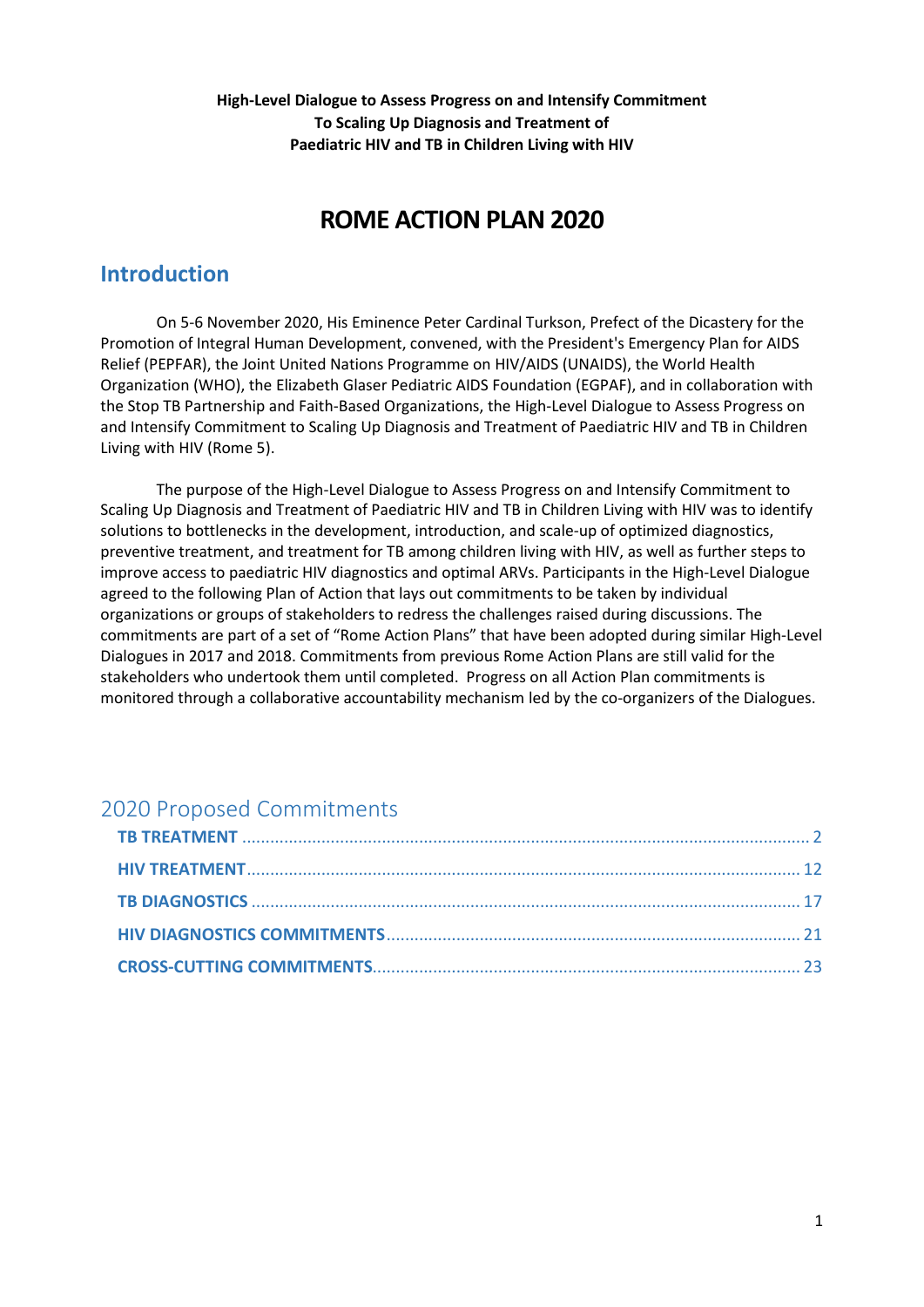# <span id="page-1-0"></span>**I. Focus on and accelerating research and development of priority TB drugs and formulations for children living with HIV**

### **Stop TB Partnership's Global Drug Facility (STBP/GDF)** commits to:

- 1. Ensure priority formulations are appropriately communicated to suppliers, including in regular meetings with suppliers, GDF tenders, and at GDF's supplier meetings.
- 2. Include priority formulations in the TB Medicines Dashboard.
- 3. Identify and implement mechanisms to derisk suppliers who invest in development of childfriendly formulations.
- 4. Continuously monitor and project demand for pediatric formulations to identify when the market would benefit from additional suppliers.

## **TB Procurement and Market Shaping Action Team (TPMAT)** commits to:

- 5. Assess proposed formulations against the intended use(s), available research results, and the market to ensure the final formulation will fulfill as many intended uses as possible minimizing market and supply chain barriers to introduction and scale-up.
- 6. Review the TB Medicines Dashboard and facilitate coordination and alignment across all stakeholders contributing lists and guidance documents to the dashboard.

## **WHO** commits to:

- 7. Convene technical discussions to provide advice to innovators prior to submission of PSPs/PIPs, communicate technical opinions to SRAs in a timely manner, and provide dosing and ratio recommendations to generics for development of new formulations.
- 8. Update treatment guidelines in a timely manner to ensure that more effective drugs are recommended for children as soon as pharmacokinetic (PK) and safety data is available.
- 9. In collaboration with Stop TB Partnership (STBP)/Global Drug Facility (GDF) and the TB Procurement and Market-Shaping Action Team (TPMAT), continue to revise the minimum set of pediatric formulations to guide national procurement and ensure their inclusion in Essential Medicine List for Children (EML-C).
- 10. As convener of the Paediatric Drug Optimization for TB (PADO TB) process, set the research agenda for product development, update the list of priority products as needed; communicate outcomes to industry and regulators in a timely manner; and ensure inclusion of PADO priority products in the WHO PQ Expression of Interest list as soon as dosing is identified.

# **IMPAACT and PENTA** commit to:

- 11. Focus research efforts and rapidly disseminate research findings on optimal drugs and regimens as defined by the PADO TB priorities list.
- 12. Optimize clinical research in line with PADO priorities, including:
	- Use state of the art population PK methods to design and analyze paediatric PK studies allowing for inclusion of clinically relevant factors such as age, weight, formulations, HIV, malnutrition, etc.
	- Complete palatability and acceptability work on new formulations early on in the field, ideally in diverse populations.
	- Ensure coinfected patients are included to explore drug-drug interactions.
	- Rapid dissemination of findings with WHO and key stakeholders to inform policy, practice, and field guides.
- 13. Use the following best practices for the design and implementation of research studies: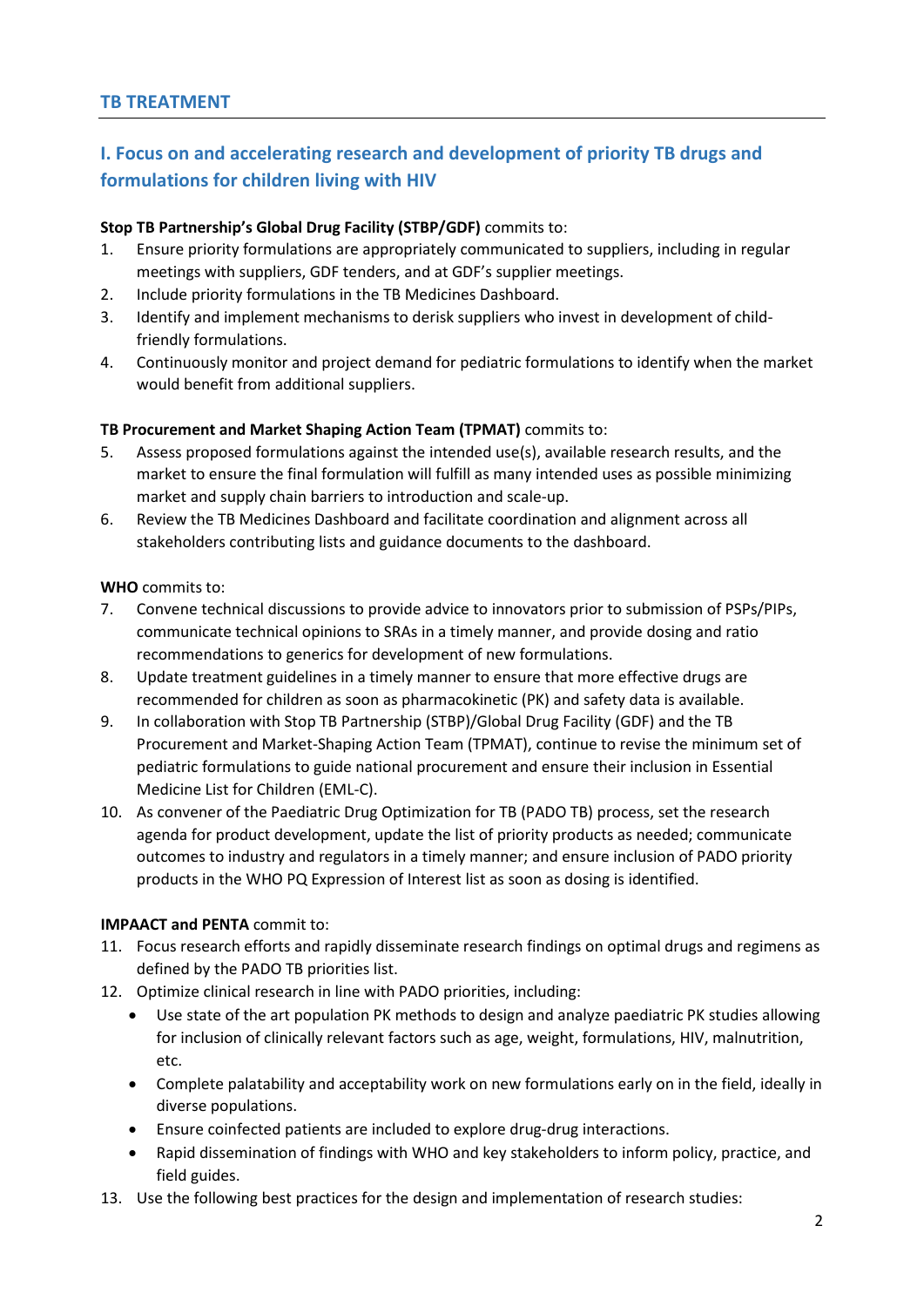- Initiate preparation for paediatric studies as soon as a given drug shows promising efficacy and safety in Phase IIa adult studies.
- Always include adolescents when conducting initial adult efficacy trials, or conduct parallel trials with the goal of providing information to support licensing for adolescents at the same time as adults.
- In the design of paediatric PK and safety studies, study weight-based dosing and enroll all children above 4 weeks of age concurrently (i.e no age de-escalation), unless a strong rationale exists for not doing so.
- Assess acceptability and palatability of formulations, including for use in low-resource settings, at early stages of the formulation's development.
- 14. Develop drug susceptibility testing (DST) and methods in parallel to new molecule development and make pure drug substance available for DST at the same time as the introduction of a new molecule.

## **GAP-f partners** commit to:

- 15. Provide a platform to coordinate and support work led by key TB stakeholders in order to accelerate investigation, development, introduction and roll out of paediatric TB priority formulations.
- 16. Promote donor coordination and collaboration to cover the full spectrum of activities required to ensure accelerated research, development, registration, commercialization, roll-out, sustainable access, and appropriate monitoring of paediatric TB priority formulations.
- 17. When needed, review effectiveness of, identify and facilitate the most suitable incentive for TB priority formulations to be rapidly developed.

## **GAP-f partners and other researchers** commit to:

- 18. Seek and direct funding to support the additional clinical research required to inform development of priority products.
- 19. Expand clinical trials site capacity to accelerate enrolment in paediatric TB studies (especially for Drug-Resistant TB) and for operational research

# **Generics [Lupin, Macleods, Micro Labs, Viatris]** commit to:

- 20. Prioritize the development and commercialization of products on the Global Fund Expert Review Panel (ERP) Expression of Interest (EOI) and the WHO PQ EOI.
- 21. Develop paediatric formulations in line with the PADO TB, GF ERP EOI and the WHO PQ EOI lists, including:
	- Rifapentine 150mg scored dispersible tablet by 2021
	- Linezolid 150mg dispersible tablet by 2021
	- A second supplier of rifampicin/isoniazid/pyrazinamide 75/50/150mg FDC dispersible tablet
	- A second supplier of isoniazid 100mg dispersible tablet
	- A second supplier of ethambutol 100mg dispersible tablet.

### **Donors** commit to:

22. Support, strengthen, and expand clinical and implementation research to inform development, approval and use of paediatric formulations included in the priority list, including early PK modelling and palatability studies.

### **Sanofi** commits to:

23. Continue to support research networks conducting studies to confirm rifapentine dosing in young children, including children living with HIV.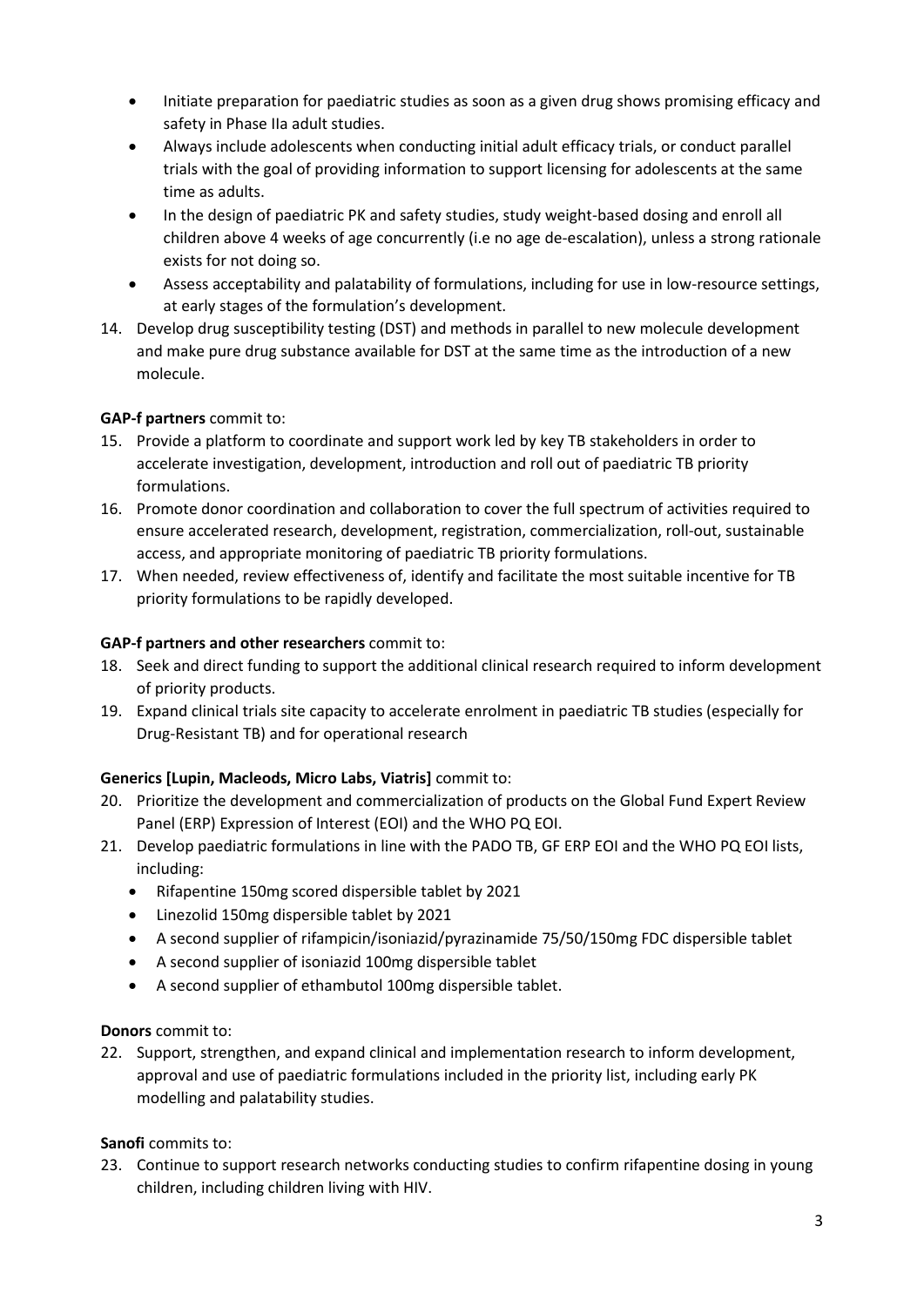- 24. Prioritize the development, registration, and commercialization of priority TB products in research and development plans
- 25. Engage in early and regular consultations with GAP-f and other WHO-convened expert groups on PIP/PSPs
- 26. Engage with the Medicines Patent Pool to enter into open, voluntary licensing agreements in preference to exclusive licensing agreements.
- 27. Facilitate technology transfer and knowledge sharing that can promote faster paediatric formulation development by generic companies.
- 28. Make pediatric formulations and data available to research networks advancing pediatric PK and safety studies.
- 29. Rapidly submit data to regulatory authorities and the WHO to facilitate updating of labelling and recommendations.
- 30. Use the following best practices for the design and implementation of research studies:
	- Initiate preparation for paediatric studies as soon as a given drug shows promising efficacy and safety in Phase IIa adult studies.
	- Always include adolescents when conducting initial adult efficacy trials, or conduct parallel trials with the goal of providing information to support licensing for adolescents at the same time as adults.
	- In the design of paediatric PK and safety studies, study weight-based dosing and enroll all children above 4 weeks of age concurrently (i.e no age de-escalation), unless a strong rationale exists for not doing so.
	- Assess acceptability and palatability of formulations, including for use in low-resource settings, at early stages of the formulation's development.
- 31. Develop drug susceptibility testing (DST) and methods in parallel to new molecule development and make pure drug substance available for DST at the same time as the introduction of a new molecule.

# **Johnson & Johnson** commits to:

- 32. Ensuring ongoing access to the 20mg bedaquiline tablet, which Johnson & Johnson, in partnership with Stop TB Partnership's GDF Pediatric DR-TB Initiative, has already made available for over 130 countries, following US FDA approval in May 2020.
- 33. Continue efforts in exploring additional clinical trial sites to ensure timely completion of study investigating the use of bedaquiline in children below 5 years of age.
- 34. Engage early and regularly with GAP-f and other WHO-convened expert groups on pediatric indication development.
- 35. Engage with the Medicines Patent Pool and/or generic companies to evaluate licensing agreements for pediatric formulations, where appropriate.
- 36. Make pediatric formulations and data available to research networks advancing pediatric PK and safety studies, where appropriate under collaborative agreements. Rapidly submit data to regulatory authorities and the WHO to facilitate updating of labelling and recommendations.
- 37. Use the following best practices for the design and implementation of research studies:
	- Engage with regulators to explore options for pediatric studies as soon as a given drug shows promising efficacy and safety in Phase IIa adult studies.
	- Consider Including adolescents when conducting initial adult efficacy trials or conduct parallel trials with the goal of providing information to support licensing for adolescents at or near the same time as adults, when appropriate from a scientific and ethical perspective and allowed by regulations.
	- In the design of paediatric PK and safety studies, when appropriate from a scientific and ethical perspective and allowed by regulations, consider studying weight-based dosing and enrolling all children above 4 weeks of age concurrently (i.e., no age de-escalation).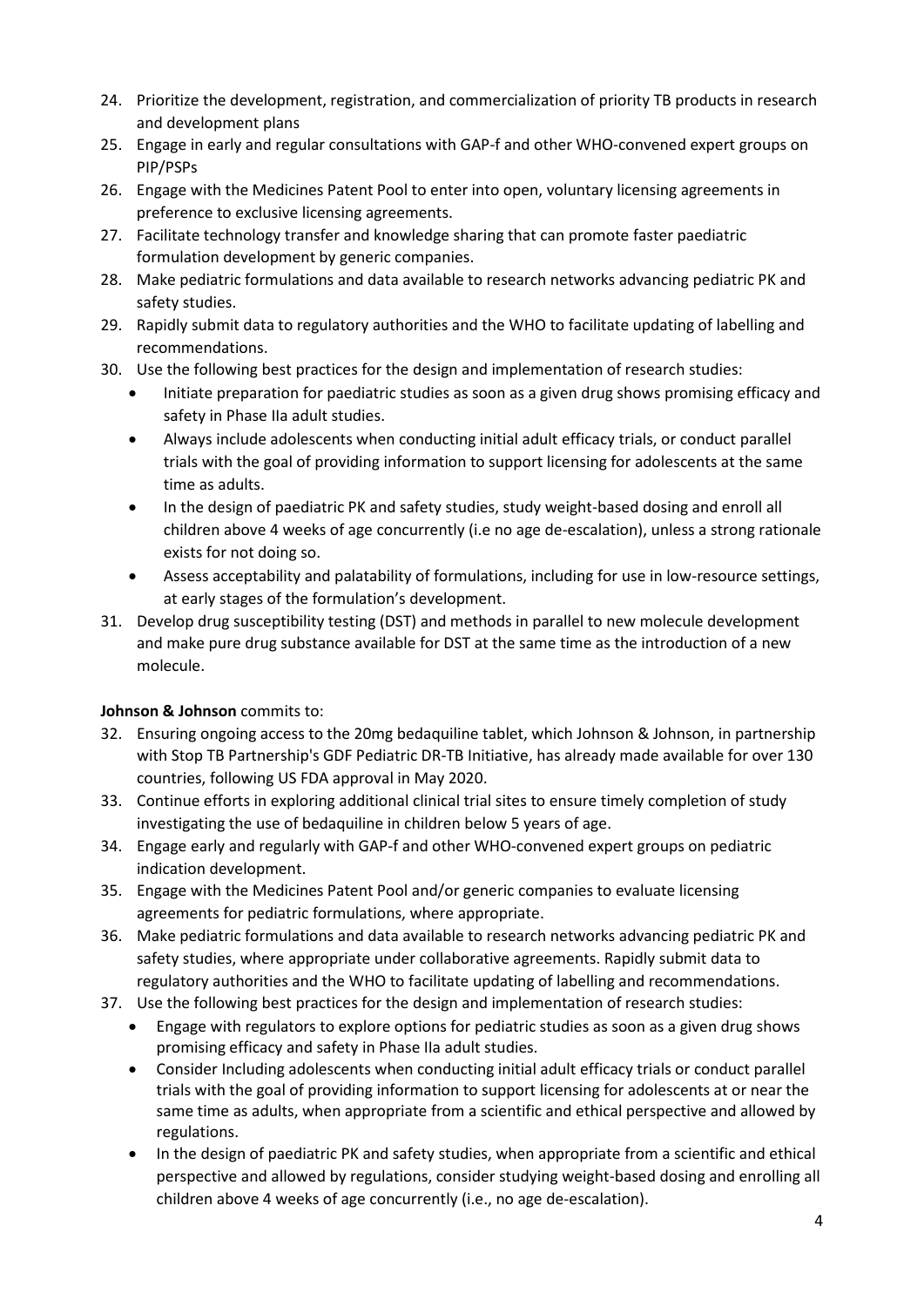- Assess acceptability and palatability of formulations, including for use in low-resource settings, at the earliest appropriate stage of the formulation's development.
- 38. Support the development of drug susceptibility testing (DST) and methods in parallel to new molecule development and make pure drug substance available for DST at the same time as the introduction of a new molecule.

## **Otsuka** commits to:

- 39. Ensuring global access to its child-friendly delamanid formulation in collaboration with the Stop TB Partnership's GDF Pediatric DR-TB Initiative, national TB programmes, and other stakeholders.
- 40. Performing technology transfer for child-friendly delamanid formulations used to treat DR-TB, to be completed shortly after first stringent regulatory authority approval of the formulation.
- 41. Expedite development and regulatory submission of pediatric versions of new TB compounds already in the Otsuka R&D pipeline, with an aim to have pediatric versions available shortly after regulatory approval of the adult formulation.
- 42. Prioritize the development, registration, and commercialization of priority TB products in research and development plans.
- 43. Facilitate technology transfer and knowledge sharing that can promote faster paediatric formulation development by generic companies.
- 44. Make pediatric formulations and data available to research networks advancing pediatric PK and safety studies.
- 45. Rapidly submit data to regulatory authorities and the WHO to facilitate updating of labelling and recommendations.
- 46. Use the following best practices for the design and implementation of research studies:
	- Initiate preparation for paediatric studies as soon as a given drug shows promising efficacy and safety in Phase IIa adult studies.
	- Assess acceptability and palatability of formulations, including for use in low-resource settings, at early stages of the formulation's development.
- 47. Develop drug susceptibility testing (DST) and methods in parallel to new molecule development and make pure drug substance available for DST at the same time as the introduction of a new molecule.

# **Micro Labs** commits to:

- 48. Finalize the development of child-friendly linezolid for the treatment of drug-resistant TB, with an aim of submitting a dossier to WHO PQ and GF ERP by the  $3<sup>rd</sup>$  quarter of 2021.
- 49. Finalize the development of child-friendly ethambutol 100mg for the treatment of drug-sensitive and drug-resistant TB, by finalizing any remaining items with GF ERP in Q1-2021.

# **Lupin** commits to:

50. Finalize the development of 3-medicine pediatric fixed-dose combination product for treatment of drug-sensitive TB, with an aim of submitting dossier to PQ and ERP by July/August 2021.

# **Viatris** commits to:

- 51. Develop child-friendly formulation(s) for novel MDR-TB medicines for which Viatris has the requisite license(s).
- 52. Provide regular updates on pediatric pretomanid development plans and timelines alongside the TB Alliance.
- 53. Evaluate pediatric TB formulations that are not being developed by other partners and are identified by WHO and others partners as priorities to determine if there are any which can be developed and supplied by Viatris.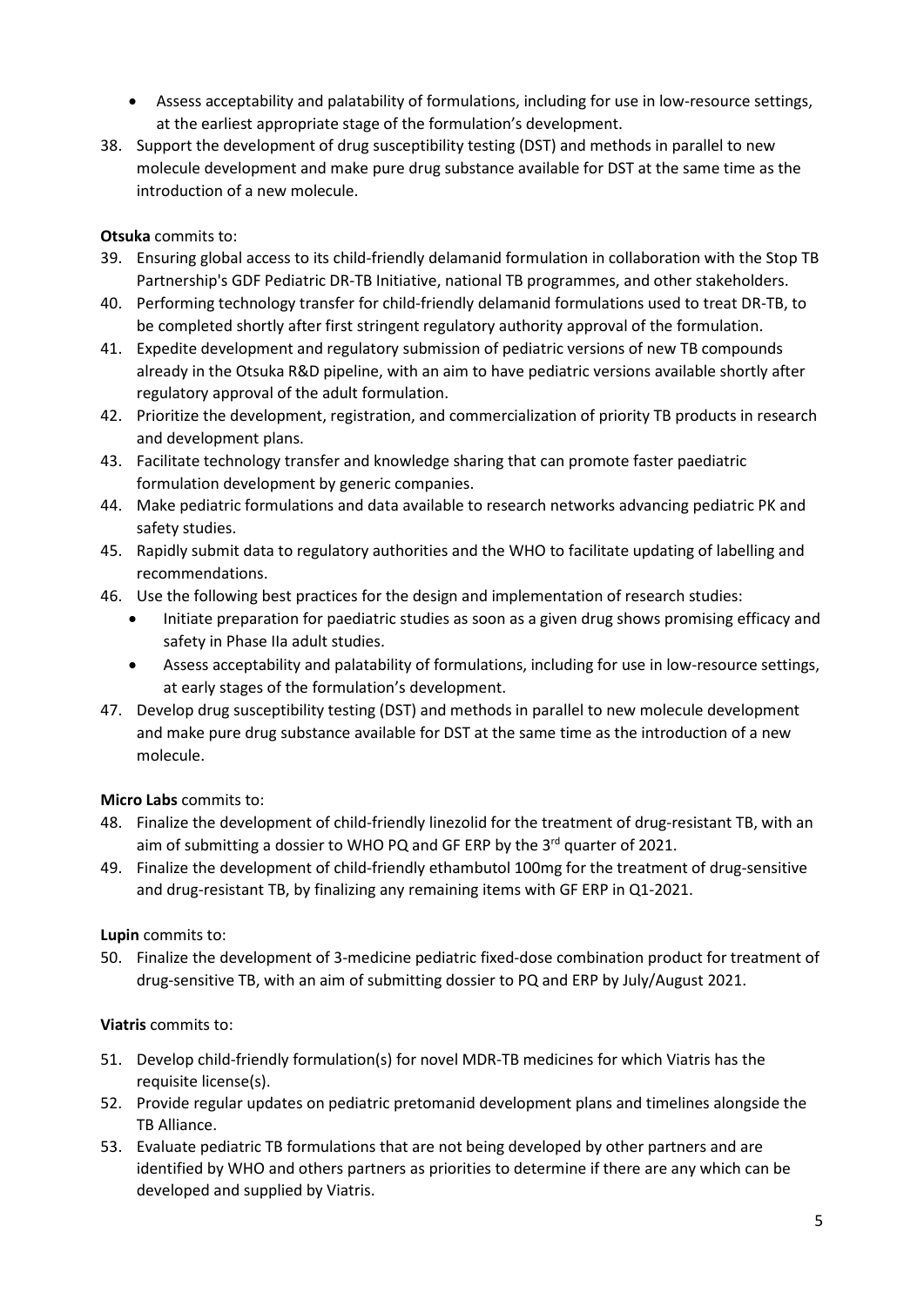# **II. Expedite regulatory review of priority TB drugs and formulations for children**

### **WHO PQ and National Regulatory Authorities** commit to:

- 54. Expand use of the Collaborative Registration Procedure based on PQ or SRA approval to expedite national review of paediatric TB drugs and formulations.
- 55. Use the Paediatric Regulatory Network for advocacy of use of the Collaborative Registration Procedure and to explore models of regulatory reliance to promote equitable access to paediatric TB formulations.

#### **National Regulatory Authorities** commit to:

56. Expedite and simplify the review of priority paediatric formulations including by:

- Making better use of sub-regional collaborative regulatory approval processes and the WHO Collaborative Registration Procedure for accelerated registration;
- Increasing reliance on evaluations and opinions of SRAs and the WHO PQ programme.
- 57. End requirements for local clinical trials when sufficient PK and safety data exists, even when no equivalent innovator product exists.
- 58. Minimize/remove country-specific packaging and labelling requirements for paediatric formulations.

#### **WHO PQ** commits to:

59. Prioritize PQ review of key TB drugs for children, for example Rifapentine dispersible single tablets and Bedaquiline dispersible single tablets.

#### **SAHPRA** commits to:

- 60. Continue to apply priority review of all TB drugs in alignment with the national strategy
- 61. Conduct priority review for priority TB paediatric medicines (as defined in the TB PADO List).
- 62. Use reliance approaches and collaborative regulatory review processes, including WHO Prequalification and "Zazibona," a sub-regional collaborative platform that allows joint review to expedite the review of TB drugs.

### **The European Medicines Agency (EMA)** agrees to:

- 63. Continue the review of Paediatric Investigation Plans (PIPs) specifically taking into account the following points, always bearing in mind that PIPs are evaluated on a scientific case-by-case basis:
	- Paediatric formulation development must be considered in an integrated way right from the beginning of the planning process together with the whole paediatric drug development after completion of phase 1 studies in adults, taking into account dose finding and clinical studies.
	- Adolescents should be included in adult trials or adolescent trials should be conducted in parallel with adults unless scientifically justified.
	- Studies of medicines across the paediatric spectrum of ages/weights should be conducted in parallel rather than in serial age-staggered approach, taking into account for example the pharmacological characteristics of the particular medicinal product, e.g. specific safety or drug disposition factors which may warrant a different approach.
	- PIPs for new TB medicines should consider including systematically children with HIV and other common co-infections found in children affected by TB, taking into account safety or drug-drug interaction issues.
- 64. Provide guidance about when clinical trials for efficacy have to be done in children and when extrapolation of efficacy based on PK is sufficient.
- 65. For planned regulatory submissions to provide guidance on pathways for paediatric drug development programmes without reference products and/or TB indication in adults.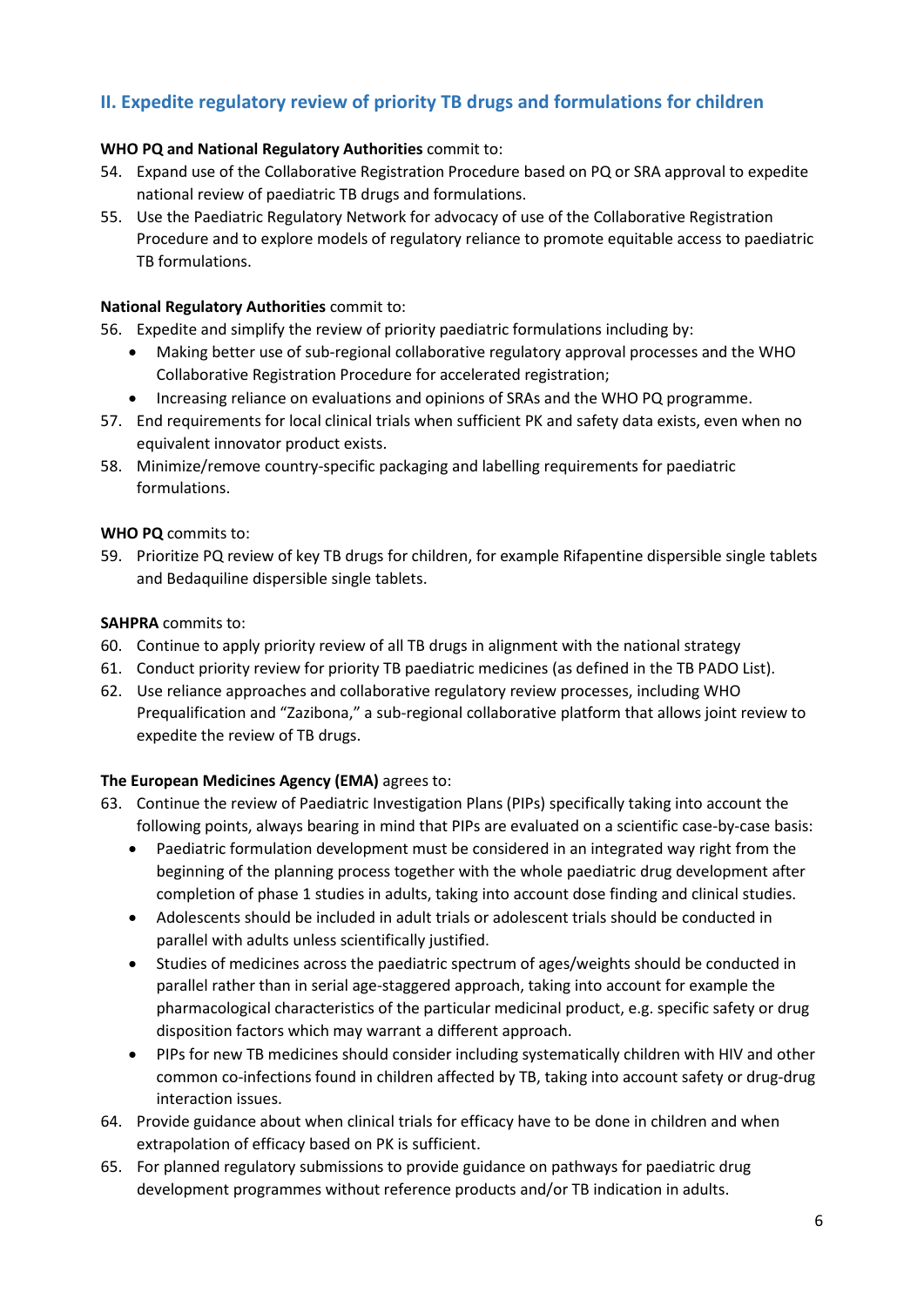- 66. Continue to work with other non-EU regulatory authorities and WHO to foster alignment on development programmes for TB in children.
- 67. Identify specific mechanisms as defined by the legal framework to facilitate access to WHO Prequalified paediatric TB formulations in their countries/regions through specific mechanisms as defined by the legal framework.
- 68. Continue to offer the opportunity to target countries to participate as observers in the EMA evaluation.

# **The US Food and Drug Administration (USFDA)** commits to:

- 69. Observing the following principles in its regulatory review process:
	- Extrapolating efficacy from adults to children is acceptable for most children with TB. Extrapolation of adult efficacy to paediatric populations for the treatment of pulmonary TB may be appropriate for most paediatric populations, other than the very young as they can have different clinical and pathophysiologic characteristics. Pharmacokinetic (PK) and safety information in paediatric patients will be needed to support the appropriate dose for treatment of children.
	- Adolescents with pulmonary TB can be included in phase 3 clinical trials, if appropriate.
	- Paediatric patients can be enrolled in trials if sufficient safety and antimycobacterial activity data in adults are available and appropriate dosing regimens have been characterized.
	- Studies of drugs across the paediatric spectrum of ages/weights can be conducted in parallel rather than sequentially unless there is a specific safety or pharmacokinetic properties that warrants a different approach.
	- Paediatric development plans for new TB medicines could include children living with HIV and other common co-infections provided there are no safety or drug-drug interaction issues.
	- Cohorts for paediatric studies can be defined based on chronological age or weight-based criteria, particularly for oral drugs.
	- Paediatric formulation development should begin soon after adult Phase 2-b trials and dose selection.
- 70. Continue to work with other regulatory authorities to seek alignment on development of products for TB in children.
- 71. Continuing engagement on development of products and age appropriate formulations for treatment of TB in children

### **Stop TB/GDF** commits to:

- 72. Lead the external review of the Global Fund's Expert Review Panel Expression of Interest (GF ERP EOI) through TPMAT and suggest prioritization of formulations for expedited review.
- 73. Monitor the development pipeline and work with the Global Fund to expedite access to new formulations and medicines.
- 74. Develop a strategy/roadmap for countries on TB paediatric drug registration that is linked to procurements and procurement goals.

### **Sanofi** commits to:

- 75. Explore regulatory options to allow access to TB paediatric formulations in other regions and countries currently without access (e.g. EU, US, Canada, Australia etc.).
- 76. Consider the use of the CRP for national registration of paediatric TB products.
- 77. Ensure all drug registration dossiers meet requirements at the time of filing and that responses to specific queries are complete and provided in a timely manner.
- 78. Consider facilitating existing joint assessment procedures by planning the submission in different countries/regions to allow for joint assessment in existing networks.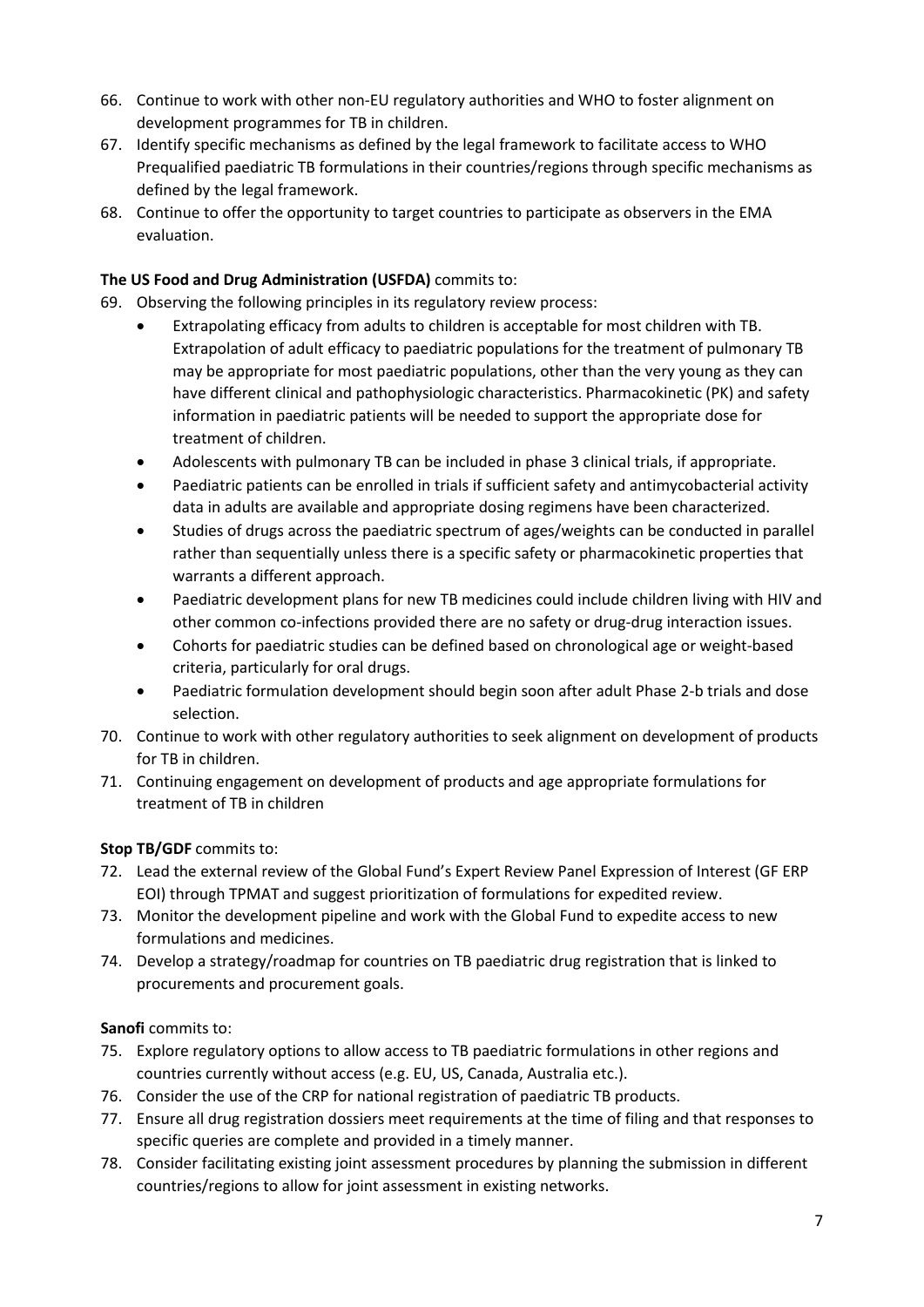- 79. Provide multilingual Patient Information Leaflets or Instructions for Use to facilitate appropriate use by Healthcare workers and caregivers
- 80. Register new TB paediatric products quickly in countries where registration is required and import waivers cannot be granted for procurement (regardless of source of funding)

## **Otsuka** commits to:

- 81. Explore regulatory options to allow access to TB paediatric formulations in other regions and countries currently without access (e.g. EU, US, Canada, Australia etc.).
- 82. Consider the use of the CRP for national registration of paediatric TB products.
- 83. Ensure all drug registration dossiers meet requirements at the time of filing and that responses to specific queries are complete and provided in a timely manner.
- 84. Consider facilitating existing joint assessment procedures by planning the submission in different countries/regions to allow for joint assessment in existing networks.
- 85. Provide multilingual Patient Information Leaflets or Instructions for Use to facilitate appropriate use by Healthcare workers and caregivers
- 86. Register new TB paediatric products quickly in countries where registration is required and import waivers cannot be granted for procurement (regardless of source of funding)

## **Johnson & Johnson** commits to:

- 87. Consider the use of the CRP for national registration of paediatric TB products.
- 88. Ensure all drug registration dossiers meet requirements at the time of filing and that responses to specific queries are complete and provided in a timely manner.
- 89. Consider facilitating existing joint assessment procedures by planning the submission in different countries/regions to allow for joint assessment in existing networks.
- 90. Provide multilingual Patient Information Leaflets or Instructions for Use to facilitate appropriate use by Healthcare workers and caregivers
- 91. Consider prioritizing registration submission of new TB pediatric products in high burden countries where import waivers cannot be granted.

# **III. Introduction, Uptake and Procurement**

### **Ministries of Health** commit to:

- 92. Accelerate transition to more optimal regimens and formulations as described in WHO Guidelines by:
	- Adopting and implementing new WHO TB guidelines relevant for children within one year of their release
	- Revising national procurement plans to align with WHO recommended regimens and the EML-C
	- Scaling-up use of dispersible fixed-dose combinations and single drug formulations for drugsensitive and drug-resistant TB (including rifampicin + isoniazid + pyrazinamide [RHZ] and rifampicin + isoniazid [RH], INH dispersible single, ethambutol dispersible single and childfriendly second-line formulations)
	- Supporting the provision of shorter TB Prevention Treatment regimens for children when these regimens have appropriate data and are available in child-friendly formulations (i.e., 3RH, 3HP, 1 HP)
	- Strengthening reporting and recording systems for TB infection, contact tracing and provision and completion of TPT for children
	- Strengthening PSM systems for TPT medicines.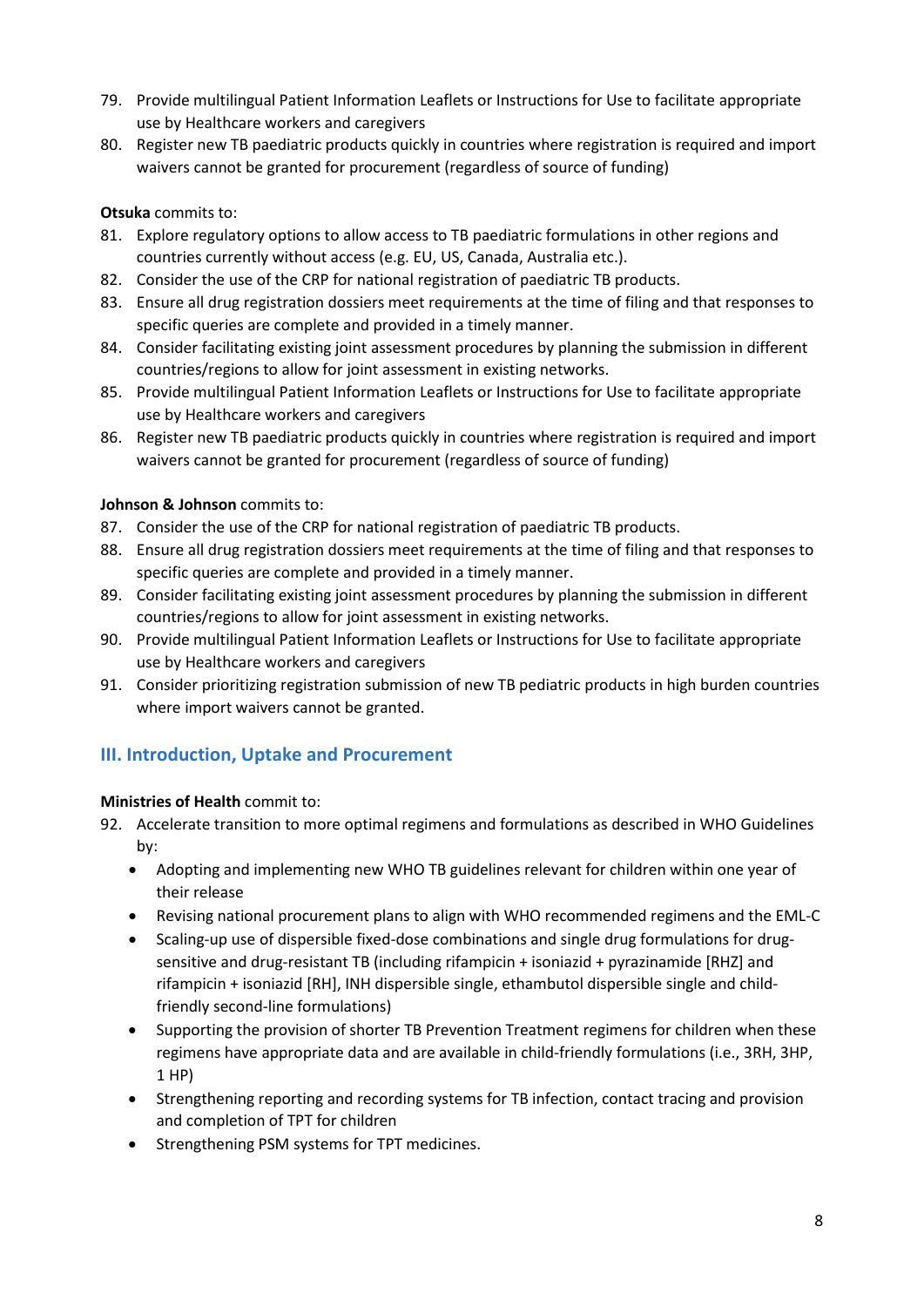- 93. Prioritize funding for paediatric TB prevention, diagnosis (including DST), and treatment in national budgets and requests to donors, including to provide these services free of charge and to support improved models of care for children and for training of HCWs.
- 94. Create a plan of action to reduce stigma and discrimination in health care systems and communities and support civil society and community generated initiatives focused on pediatric TB.
- 95. Collect data on TB-HIV co-infection and TB treatment outcomes in children living with HIV.

#### **Generic companies** commit to:

- 96. Manufacture paediatric products at a scale that aligns with market demand as provided by GDF.
- 97. Ensure new products are available for supply at time of approval or prequalification, including validation of manufacturing process during regulatory review.

#### **Unitaid** commits to:

- 98. Supporting the TB treatment agenda through our grants (TB Speed Université de Bordeaux, Cap-TB – EGPAF, Benefit Kids – Stellenbosch University, IMPAACT4TB – Aurum Institute, and WHO).
- 99. Identify and establish effective collaboration and funding support to advance the application of new technologies for delivery of improved paediatric formulations for TB treatment for susceptible and resistant TB.
- 100. Promote integration of different services to increase detection and treatment of children with TB.
- 101. Continue to support, with WHO and partners, the introduction of optimal paediatric formulations for treatment, and also preventive treatment (3RH and 3HP).

#### **Global Fund** commits to:

- 102. When negotiating grants, encourage countries to address health product management and domestic procurement challenges that may negatively affect the procurement of quality, affordable health products, including the procurement of small volume or small market products, such as pediatric DS and DRTB drugs.
- 103. Continue to use a flexible approach in the implementation of the co-financing policy, particularly related to small volume, small market products that might be more challenging to procure effectively via domestic procurement.
- 104. With partners, support and encourage countries to adequately prepare to procure small volume, small market products as they increase their role in domestic procurement and encourage the use of international pooled procurement platforms. In alignment with recommendations from the United Nations High Level Meeting on Tuberculosis in 2018, encourage the use of STBP/GDF when countries are unable to efficiently procure such products directly from suppliers.

### **Stop TB Partnership (STBP)/Global Drug Facility (GDF)** commits to:

- 105. Lead the TB Procurement and Market-Shaping Action Team (TPMAT) to coordinate global TB stakeholders and develop implementation roadmaps for new formulations.
- 106. Work to build, stabilize and maintain access to small-volume products including child-friendly formulations for drug-resistant TB.
- 107. Continue to use the Launchpad Approach to support the introduction and scale-up of paediatric formulations in programmes.

### **All GAP-f partners** commit to:

108. Lead efforts to facilitate and strengthen collaboration among relevant stakeholders to ensure the most efficient development and uptake of optimal paediatric TB drug formulations and regimens, in close consultation with the community of people living with and at risk of TB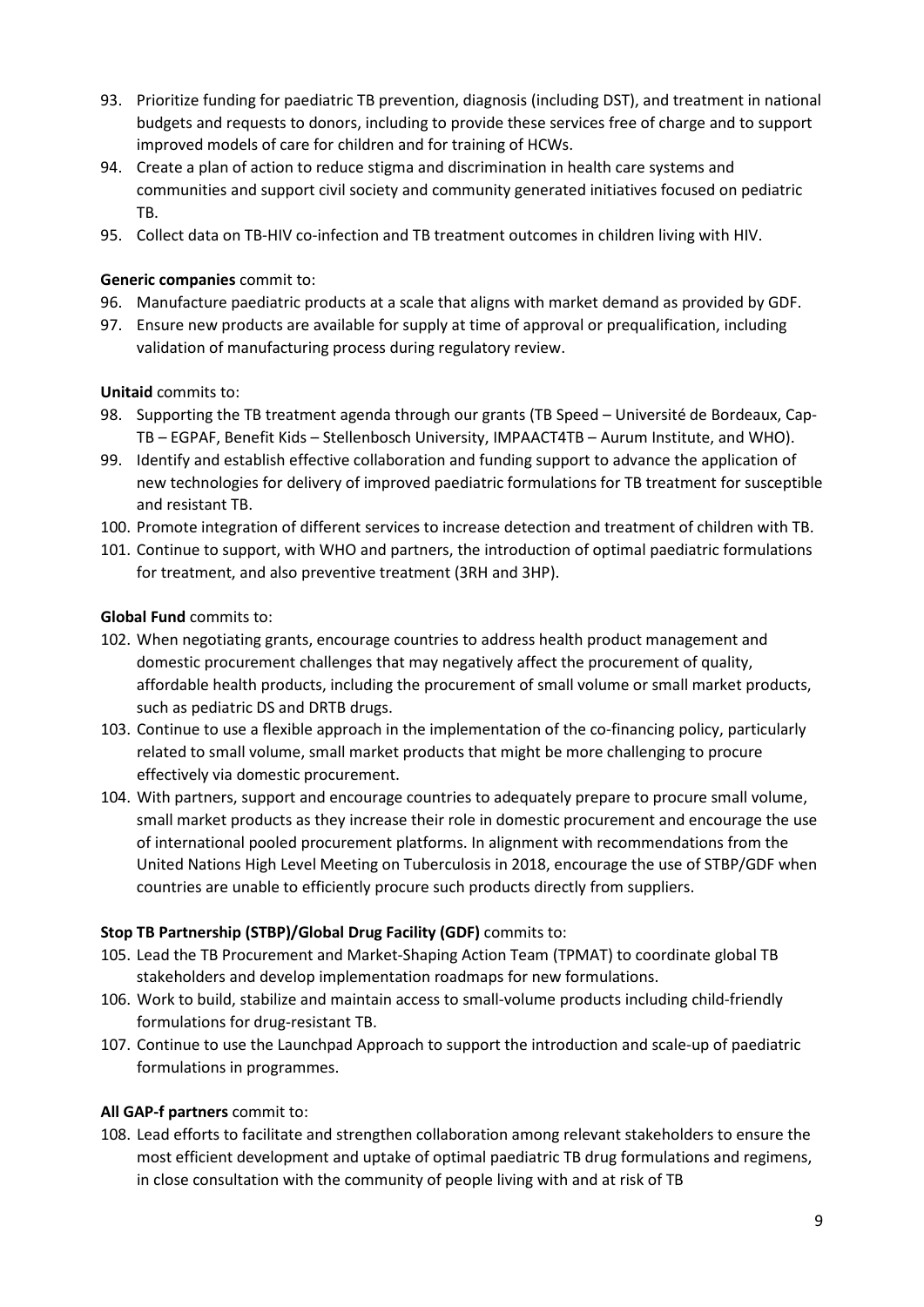**EGPAF** commits to:

109. Through its Unitaid-funded project CAP-TB, improve pediatric TB care, finding more children, and putting them in treatment, including improving the increased access and use of TB preventive Treatment in the high risk population of child contacts < 5 and CLHIV.

**KNCV** commits to:

- 110. Work with country stakeholders to develop a platform and mechanism to ensure all commitments turn into action
- 111. Support countries to develop national strategic plans and Global Fund concept notes that are data driven and addressing the needs of children in the entire patient pathway.
- 112. Collaborate and coordinate with in-country professional and regulatory bodies to ensure countries are prepared for early uptake of new innovations/medicines and develop a plan for scale up.
- 113. Produce high quality documentation of our best practices and evidence to share at global platforms to guide global policies and guidelines.
- 114. Engage with civil society to create sense of urgency at country level to ensure all children needs related to TB/HIV are implemented
- 115. Support countries in scaling up the stool test with GeneXpert for TB diagnosis in children including development of generic SOP's and training materials.

**The Union** commits to:

- 116. Continue to support countries to prioritize the identification, diagnosis, and scale-up of TB preventive treatment, including children living with HIV, including via the Union Sub Saharan Africa Centre of Excellence for Child and Adolescent TB as well as in countries where we are working with National TB programmes
- 117. Support the scale-up of access to priority formulations and diagnostics and to take steps to facilitate their wider roll-out including by performing operational research via The Union's Centre of Operational research, and ensuring The Union's existing paediatric publications and training tools are up to date and disseminated widely in a number of languages to promote the highest standard of care for all children with or at risk of TB.
- 118. Advocate for the rights of all children, including those living with HIV, to receive TB care and treatment and promote a human-rights based approach to TB; to urge governments to ensure that all children have access to the latest formulations and models of care for TB prevention and care; and to work together to reduce stigma and discrimination that stops children from accessing care that they need.

### **Implementing Partners and Faith-Based Organizations** commit to:

- 119. Advocate for and support Ministries of Health to rapidly transition to optimal paediatric formulations as outlined by the latest WHO guidelines, provide coordinated support for the development and implementation of transition plans, inform clinicians and patients of the value of transitioning to new formulations, and ensure communication of reliable information on the availability of new formulations in-country.
- 120. Support the scale up of access to priority formulations and diagnostics and take steps to facilitate their wider roll-out, including by performing operational research, developing introductory guidance and education, materials, and other tools for health facilities and local community health structures.
- 121. Promote the revision of national procurement plans to align with WHO recommended regimens and the EML-C, and support the provision of reliable forecasts and the consolidation of orders.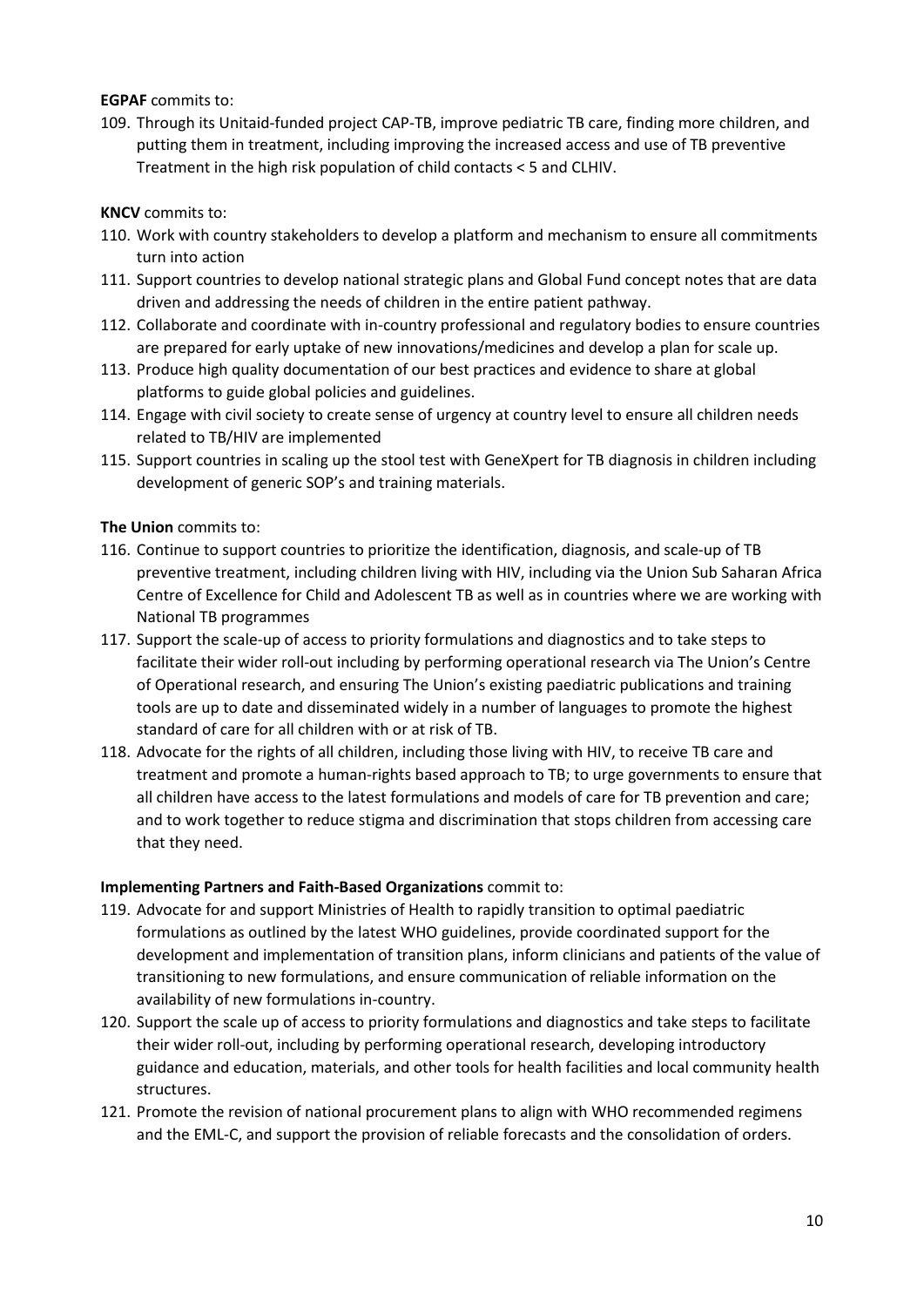## **Networks of persons living with or affected by TB, Implementing Partners, and Faith-Based Organizations** commit to:

- 122. Mobilize their networks and work with communities to help build treatment literacy, generate demand, and expand access to TB diagnosis and treatment among children in close collaboration with other stakeholders.
- 123. Raise awareness in local, national, and global fora about the unmet diagnostic and treatment and prevention needs of children with or at risk for TB.
- 124. Foster and more actively participate in coordinated and collaborative advocacy to:
	- Increase funding for TB research & development, introduction and scale-up of priority paediatric drugs and formulations;
	- Accelerate regulatory processes for rapid adoption and uptake of optimal paediatric TB drugs and formulations; and
	- Ensure sustainable access to optimal TB testing and treatment for infants and children.
- 125. Tackle the TB stigma and discrimination in communities, schools, and healthcare settings that prevent children and adolescents living with TB or at risk of TB from accessing testing and treatment, including promotion of awareness of the difference between infection and disease and include messages of hope regarding treatment of both HIV and TB.
- 126. Promote uptake by mobilizing their networks of hospitals and community structures to distribute paediatric medicines in hard to reach places and in situations of conflict and crisis.

### **Faith Based Organizations** commit to:

- 127. Support and increase TB treatment initiation and retention for children, adolescents, and families by:
	- Identifying all TB-exposed children and connecting them to treatment and preventive TB treatment through FBO clinics and within communities of faith;
	- Reducing TB stigma and discrimination through mobilization and evidence-based education and training of faith leaders and faith communities

#### **WHO, UNICEF, and UNAIDS** commit to:

128. Support countries to collect and report data on TB-HIV co-infection and TB treatment initiation and outcomes in children living with HIV.

#### **UNICEF** commits to:

- 129. Advocate for increased pediatric TB case-finding and access to child-friendly treatment as a core member of the TB Child and Adolescent Working Group and the TB PADO.
- <span id="page-10-0"></span>130. Support national governments to optimize the integration of TB with child health, HIV, and nutrition services.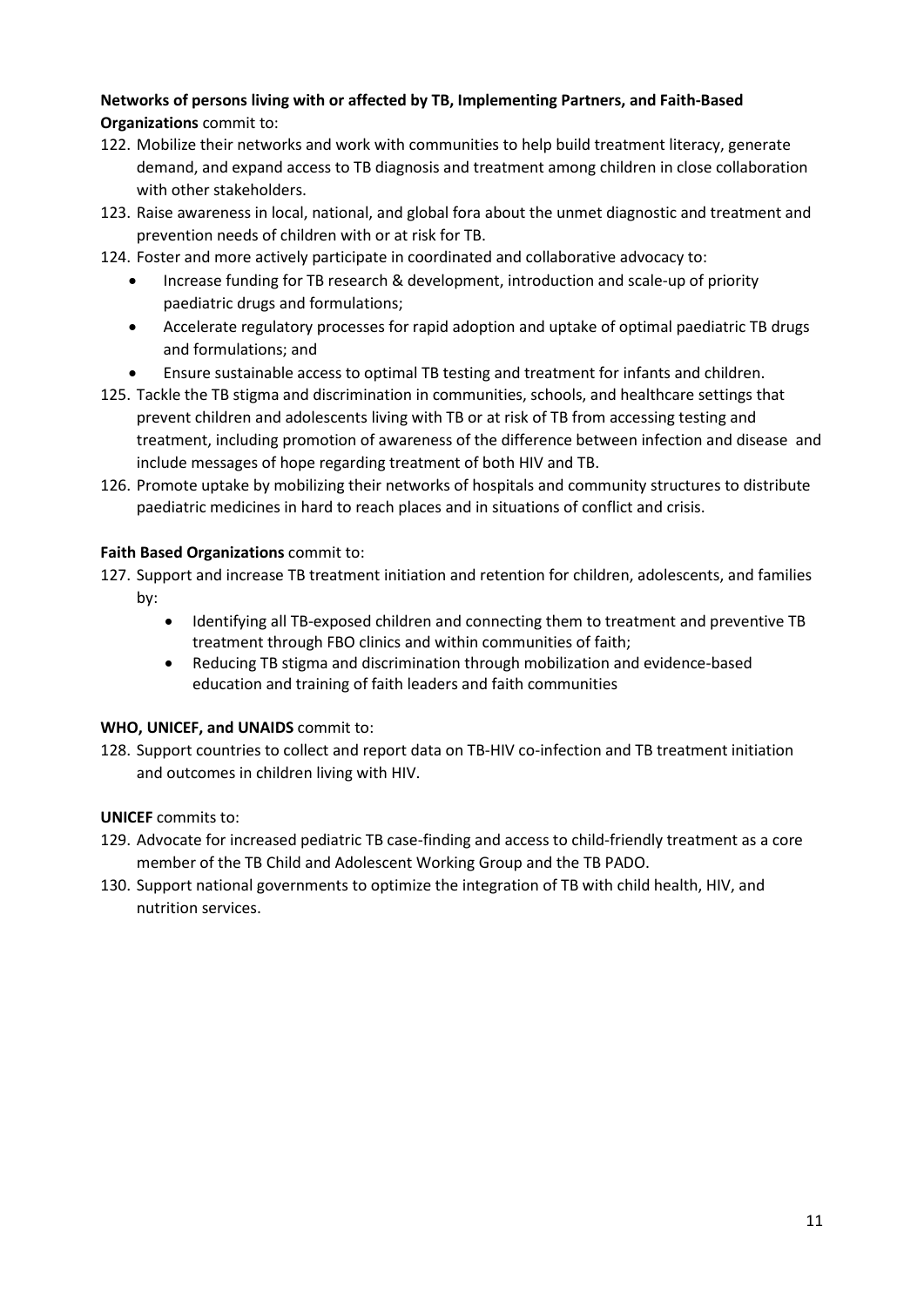# **I. Focus on and accelerate research and development of priority ARV drugs and formulations for children living with HIV**

#### **WHO** commits to:

- 1. Undertake and launch appropriate update of WHO consolidated guidelines in Q1/2 2021 to reflect approval of new formulations, including dosing recommendations as endorsed by PAWG.
- 2. Convene PADO5 in Q2 2021 and, in collaboration with GAP-f members, ensure rapid dissemination of its outcomes
- 3. Follow generation of ongoing research and consider revision of 2nd and 3rd line recommendations, as needed, by the end of 2021.

#### **GAP-f partners** commit to:

- 4. Facilitate revision of the 2018 Pediatric ARV Optimal Formulary and Limited-use List for submission to the 2021 WHO EML for Children edition.
- 5. With the support of Unitaid, CHAI will partner with Janssen and generic manufacturers to develop and register DRV/r 120/20 mg.
- 6. With the support of EDCTP, PENTA will partner with Gilead and CHAI to implement the UNIVERSAL project to inform development and use of DRVr FDC and TAF-containing FDC as prioritized by PADO.
- 7. CHAI, with support of Unitaid, will collaborate with PENTA and Gilead to advance the development of generic versions of TAF-containing paediatric formulations.
- 8. Enhance collaboration and facilitate knowledge-sharing to promote development of new technologies to enhance effectiveness and acceptability of paediatric medicines.

#### **CHAI** commits to:

9. Advance the field of research in collaboration with Monell, MMV, and donors to identify a universal bitter blocker that can be used in pediatric formulations to improve palatability.

**DNDi** commits to:

- 10. Set up a clinical study to determine in young children co-infected with HIV and TB to determine if dose adjustments are needed when the 4-in1 is used with a rifampicin-containing regimen.
- 11. Facilitate a clinical study to determine safe and efficacious dosage of the 4-in-1 in neonates.

### **IMPAACT** commits to:

- 12. A scientific agenda that focuses on PADO priorities and to undertake studies employing best practices to rapidly determine safety and dosing for new agents for infants, children, and adolescents.
- 13. Determine dosing and safety of DTG in newborns as well as in pediatric specific fixed dose combinations.
- 14. Determine safety, dosing, and acceptability of long-acting injectable ART with cabotegravir and rilpivirine in adolescents and children.
- 15. Accelerate work on its commitments despite the challenges posed by the COVID pandemic to ensure that optimal products are available to this vulnerable without added delay.

#### **Unitaid** commits to:

16. Continue supporting the paediatric agenda as per the Plan of Action through the grants with different partners (including, for year 2021, CHAI, EGPAF, Medicines Patent Pool, Research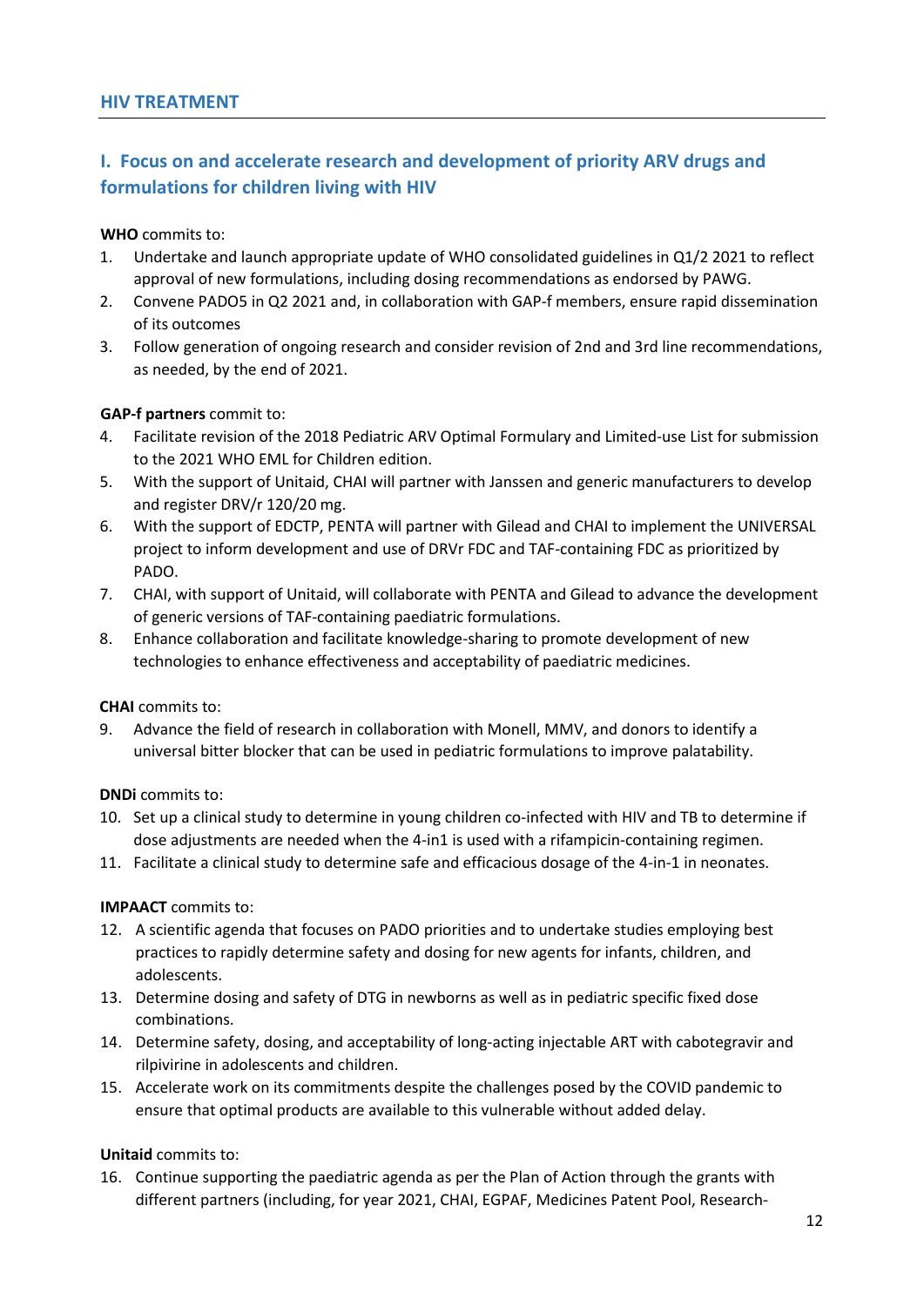institutions such as University of Liverpool or Stellenbosch, WHO's Prequalification Program and WHO HIV/Hepatitis/STIs department).

- 17. Identify and establish effective collaboration and funding support to advance the application of new technologies for delivery of improved pediatric formulations.
- 18. Support GAP-f partners' plan for the accelerated introduction and rollout of the generic DTG 10mg dispersible tablet formulation in 13 priority countries.
- 19. Provide funding for the development, regulatory review, and accelerated introduction of generic formulations of a TAF-containing pediatric FDC, in collaboration with Gilead, and advance on the work on DRV/r f and ALD pediatric formulation.

# **Cipla commits to:**

20. Develop ALD pediatric formulation by end of 2021.

## **Gilead** commits to:

- 21. Using feedback from the Vatican platform to leverage best practices and make earlier changes to development plans.
- 22. Sharing clinical development and regulatory plans, as well as enabling generic formulations of a TAF containing pediatric fixed-dose combinations, with submission of a formulation for low-dose f/TAF with unboosted third agents for children over 2 years (14-25kg) by end 2020 and continuing to develop a formulation for 3-25kg older than 4 weeks children.
- 23. Fulfilling ongoing PSPs and PIPs for capsid inhibitors with collaboration and feedback from the GAP-f partners.
- 24. Advancing discussions with CHAI and Monell to identify a universal bitter blocker appropriate for pediatric formulations.

### **MSD** commits to:

25. Explore collaborations with GAP-f partners to accelerate the generation of evidence on childfriendly formulations of DOR and ISL, using weight bands and with concurrent testing of age groups making use of GAP-f input on PSPs and PIPs.

### **Johnson & Johnson** commits to:

26. Ensure innovation to improve the health of children by supporting CHAI and PENTA in their commitment to accelerate development, registration and catalytic launch of DRV/r 120/20 mg optimal pediatric fixed dose combination and provide DRV API from 2021-23.

 $\ddot{\phantom{a}}$ 

- 27. Support approaches that track access to pediatric patients and to continued transparency around its HIV & TB pediatric work.
- 28. Enhance collaboration and facilitate knowledge-sharing to promote development of new technologies to enhance effectiveness and acceptability of paediatric medicines, including longacting injectables for infants and adolescents (Rilpivirine).

### **ViiV** commits to:

- 29. Support and facilitate long-term follow up in the ODYSSEY trial, including long-term safety profile data.
- 30. Support the Impaact P2019 study to evaluate ABC/3TC/DTG for children under 12 years including new dispersible tablet formulation.
- 31. With CHAI and Unitaid, expedite development of a dispersible fixed dose combination of pediatric ABC/3TC/DTG with Aurobindo and Viatris.
- 32. Supporting rapid product introduction and broad access post-registration for both originator and generic versions of dispersible paediatric DTG.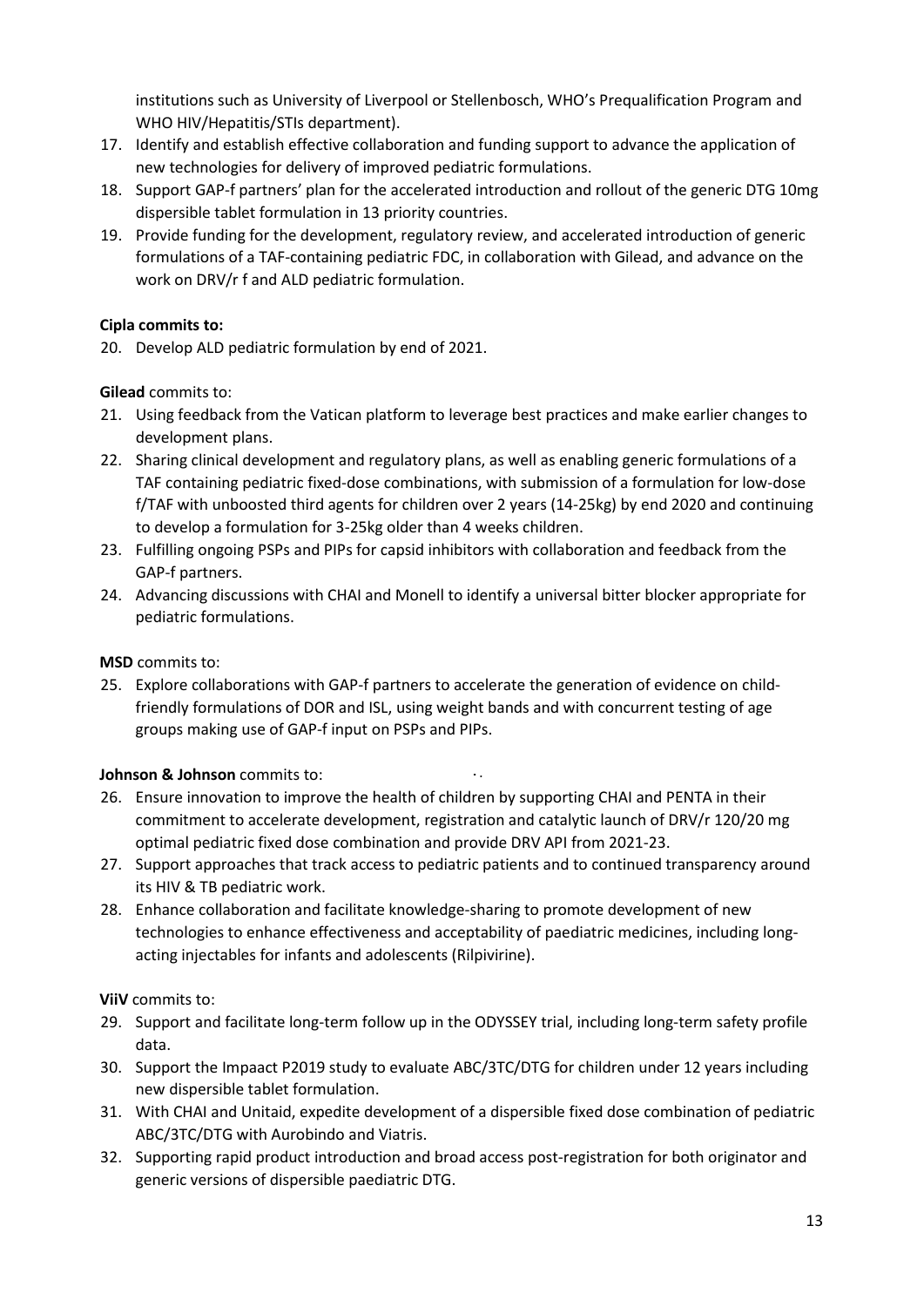#### **The Access to Medicine Foundation** commits to:

- 33. Include paediatric R&D and product deployment research and analysis in the next Access to Medicine Index, highlighting critical paediatric treatment R&D issues and actions pharmaceutical companies are taking to address those, by January 2021.
- 34. Explore additional methods of including paediatric access issues in the following editions of the Access to Medicine Index and to do so as part of the next Access to Medicine Index Methodology review process, by December 2021.

# **II. Expedite regulatory review of priority ARVs and formulations for children**

#### **WHO PQ** commits to:

35. Conduct priority review and facilitate national registration of Lopinavir/Ritonavir 4-in-1 solid formulations and Dolutegravir 5mg and 10mg dispersible tablet formulations.

#### **SAHPRA** commits to:

- 36. Continue to apply priority review of all HIV therapies in alignment to the national strategy of accelerated access.
- 37. Conduct priority review for priority HIV paediatric medicines (as defined in the PADO List), for example for paediatric DTG formulations.

### **EMA and WHO** commit to**:**

38. Continue to include target countries NRAs as observers in the EMA assessment procedure for new paediatric ARVs.

#### **USFDA** commits to:

39. Continue supporting the pediatric HIV priority ARV drugs research and development agenda, as outlined in Rome Action Plan.

### **ViiV** commits to:

- 40. Through novel collaborative approaches, enable marketing authorisation applications in target NRA countries (Botswana, Malawi, Namibia and Zimbabwe) in parallel to the EMA assessment to accelerate national registration of DTG 5mg dispersible tablets
- 41. Utilise the WHO CRP process in other African countries to enable quickest possible registration of DTG 5mg dispersible tablets.

# **III. Introduction, Uptake, Procurement and Monitoring**

#### **WHO** commits to:

42. Work with GAP-f partners to implement a coordinated plan to provide technical assistance in support of DTG and 4in1 introduction to ensure rapid policy update and effective uptake in the 21 AIDS FREE priority countries.

#### **Pharmaceutical companies, donors, and GAP-f partners** commit to:

- 43. Through PENTA and IAS CIPHER, work together to develop an enhanced monitoring and safety data platform for new and existing paediatric ARV drugs.
- 44. Convene or participate in a series of virtual consultations of key stakeholders in 2020-2021 to develop a model and mobilize resources for the platform.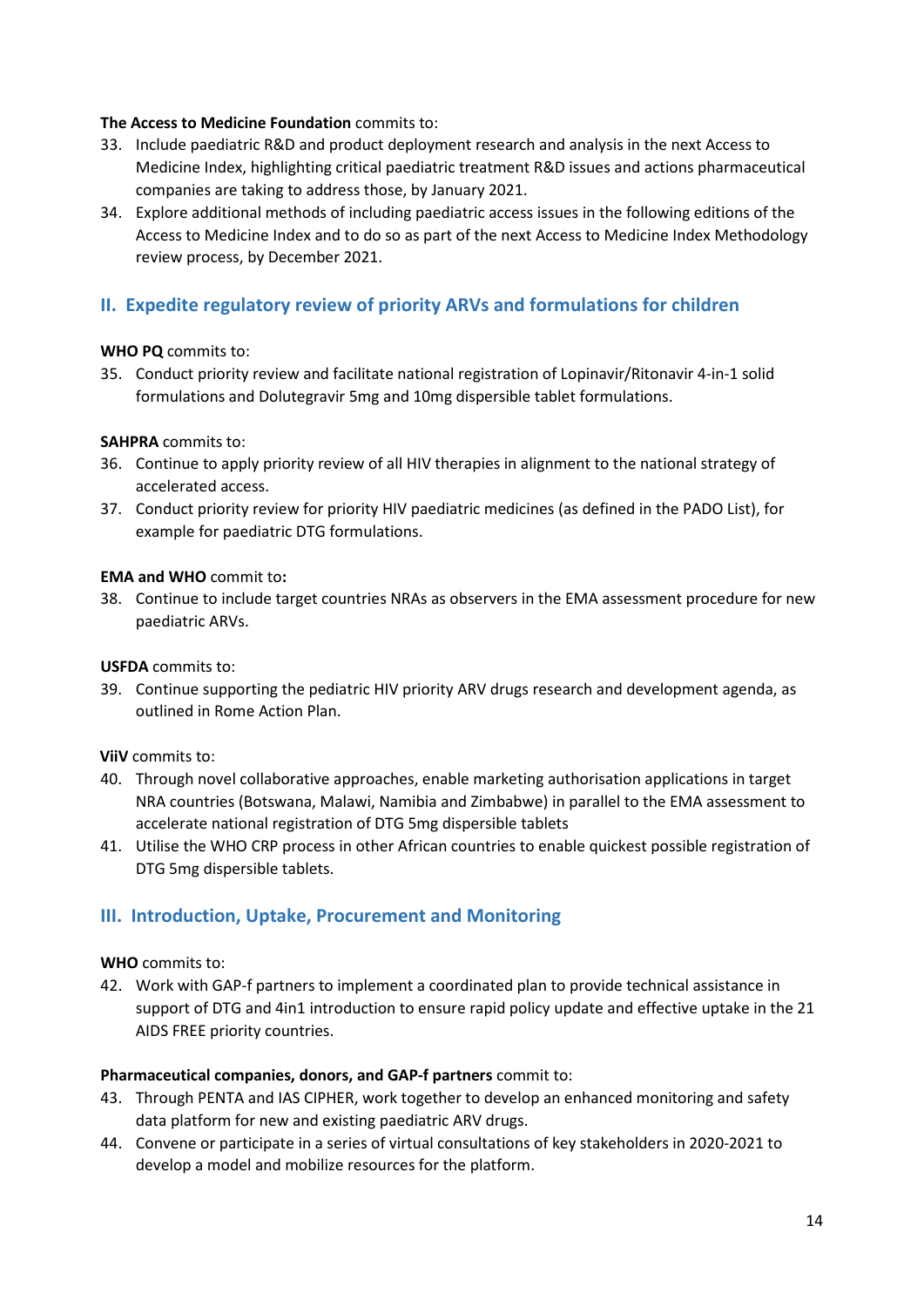### **Johnson & Johnson** commits to:

- 45. In collaboration with EGPAF and other key partners, broaden the impact of the New Horizons Advancing Pediatric HIV Care Collaborative (NHC). The NHC currently provides support to its participating countries with health systems strengthening and access to Darunavir (DRV) & Etravirine (ETR) through donations (from Johnson & Johnson subsidiary Janssen Products LP). Starting in 2021, these two pillars of the program will be enhanced through further expansion of technical assistance in identifying and managing HIV treatment failure in children and adolescents, capacity building, evidence generation, supply chain management, and support for harmonized TB co-infection screening. Johnson & Johnson and the NHC team commit to seek additional stakeholders to support the expansion of these critical initiatives.
- 46. Continue to work with PEPFAR on catalytic procurement of DRV 75mg for children in the developing world.

## **Generic companies** commit to:

47. Rapidly scale up the manufacture of new PADO priority pediatric ARV products (4-in-1 and DTG 10mg dispersible tablets) at a scale that will fully meet market demand as forecast by GAP-f partners and procurement agencies within 6 months of approval.

### **ARV manufacturers** commit to:

48. Guarantee transparency on current and anticipated capacity of all generic formulations listed in the optimal formulary and limited use list as well as notification to APWG within one week of all anticipated supply disruptions.

### **GAP-f partners** commit to:

49. Work with MOHs to coordinate accelerated introduction and rollout of the DTG 10mg dispersible tablet formulation in the context of broader optimization efforts and strategic sequencing of improved pediatric products

### **Unitaid** commits to:

- 50. Support stakeholders involved in accelerated introduction and rollout of the 4-in-1 formulation as an alternative regimen for young children in priority countries.
- 51. Continue to support, with WHO and partners, the introduction of optimal ARV formulations, the roll out of a pediatric Advanced HIV DISEASE (AHD) package of care – including associated treatment literacy and training, and enhanced monitoring &safety data platform for new and existing paediatric ARV drugs.

### **PEPFAR** commits to:

- 52. Support DTG global roll-out plan in collaboration with GAP-f partners by placing orders to enable early procurement of the DTG 10mg dispersible tablet formulation to ensure early and widespread roll-out .
- 53. Provide additional support for country programs to transition, including wastage of legacy products (e.g., NNRTIs) and funds to procure optimal formulations including pediatric DTG, and as needed, LPV/r fomulations.

### **Global Fund** commits to:

- 54. Support GAP-f partners' plan for the accelerated introduction and rollout of the DTG 10mg dispersible tablet formulation in priority countries to ensure early and wide uptake.
- 55. Support stakeholders involved in accelerated introduction and rollout of the 4-in-1 formulation as an alternative regimen for young children.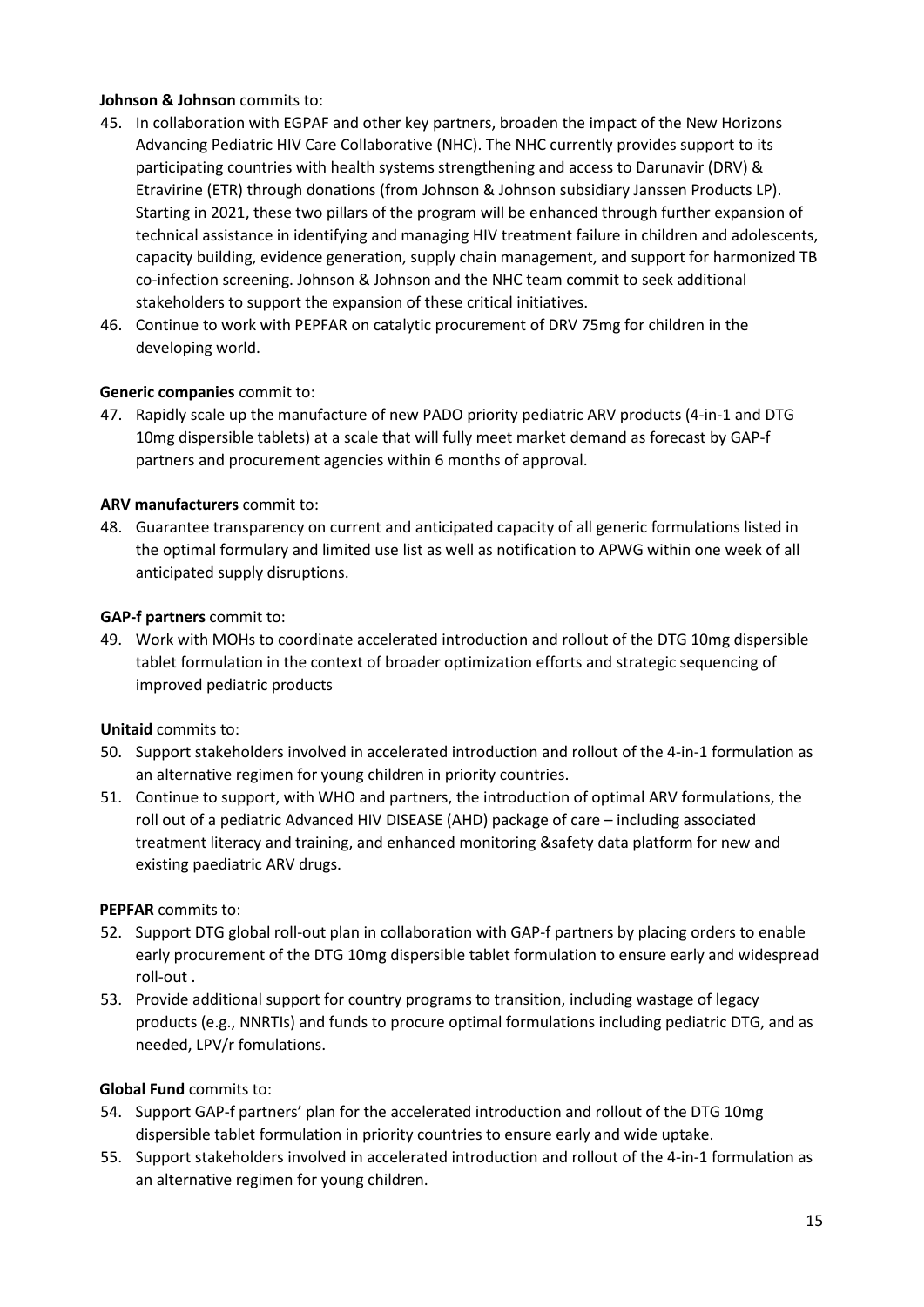### **CHAI and EGPAF** commit to:

56. Through the Unitaid Optimal grant, accelerating access to optimal pediatric ARVs for children, including DTG 10 mg dispersible tablets, across focal countries.

## **CHAI** commits to:

57. With the support of Unitaid, support catalytic procurement of generic DTG 10 mg dispersible tablets across several focal countries to rapidly bring this optimal product to children by late Q1 2021.

### **DNDi, EGPAF, ICAP and EVA** commit to

58. Support MOHs to accelerate the introduction and roll out of optimized formulations in at least 6 countries: Kenya, Uganda, Tanzania, Senegal, Burkina Faso and Cameroon.

### **EGPAF** commits to:

59. Support health system strengthening and access to DRV and ETR as part of the New Horizons Advancing Pediatric HIV Care Collaborative (NHC) supported by J&J. This will be achieved through technical assistance in identifying and managing HIV treatment failure in children and adolescents, capacity building, evidence generation, supply chain management, and support for harmonized TB co-infection screening.

### **ICAP** commits to:

- 60. Collaboratively scale-up optimal pediatric antiretroviral multi-month dispensing and to contribute to the development tools, materials, and guidance to enhance home-based case management and support for ART.
- 61. Support select countries to rapidly complete the transition to currently available optimal pediatric ARVs (LPV/r and DTG 50 mg) and accelerate the scale-up of new pediatric ARV formulations as they become available in country.
- 62. Continue the collaboration with DNDi, EGPAF and EVA to develop resources for the introduction of the 4-in-1 including trainings, webinars and country specific technical assistance.

### **DNDi and Cipla** commit to:

63. Work with ARV Procurement Working Group to ensure coordination of demand and supply of 4 in-1 and LPV/r pellets.

### **Cipla** commits to:

- 64. Once 4-in-1 is approved by FDA, ensure it is widely available and rapidly scale up production.
- 65. Move towards 4-in-1 at \$15 per pack of 120's.

# **Viatris** commits to:

- 66. Coordinate with APWG to ensure LPVr pellets and granules are not scaled down prematurely based on APWG forecasts.
- 67. Supplying 100,000 packs of DTG 10mg dispersible tablets in Q1 2021 to support catalytic procurement by CHAI and Unitaid.

### **UNICEF** commits to:

68. Expand the demand for optimal paediatric ARVs in Western and Central Africa, increasing coverage of ART from 24% to 30% by adding 3,000 children on treatment by end of 2021 through enhanced case identification of children and expanded provider capacity.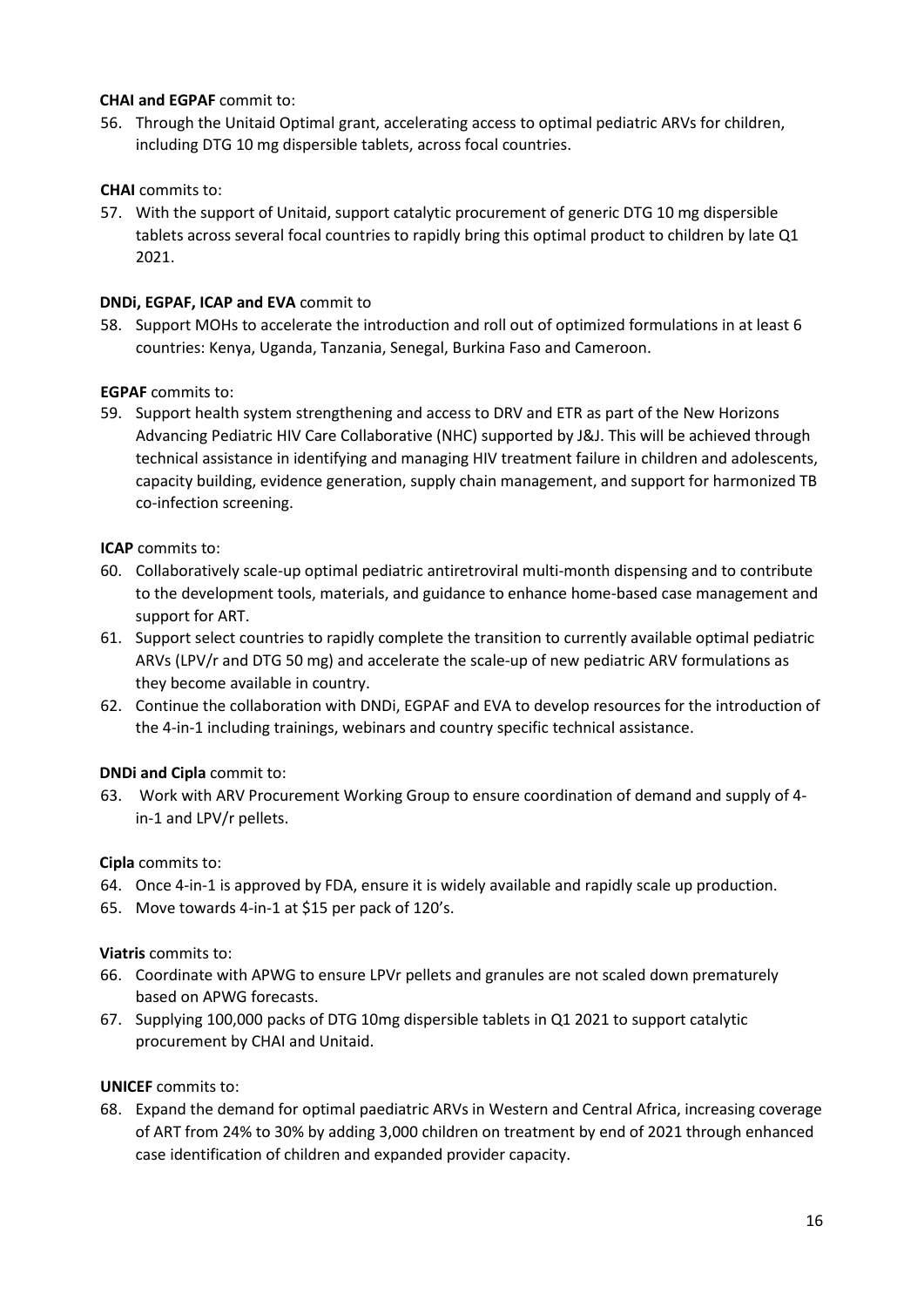- 69. Through dialogue and negotiation with manufacturers to implement flat pricing for pediatric drugs and to issue voluntary licenses or commitment to non-enforcement of patents with respect to pediatric ARVs.
- 70. Support national governments to implement targeted and differentiated services deliveries for children and adolescents anchored in continuous quality improvement through the rollout of the service delivery framework.

### **Faith Based Organizations** commit to:

- 71. Equip, mobilize, and support faith leaders, FBOs, people in places of worship, and the wider community to create awareness of the importance of HIV testing of infants and children of people living with HIV. Demand that national school curricula include scientifically appropriate information on HIV prevention, testing and treatment.
- 72. Combat stigma and discrimination among faith leaders and within communities of faith around HIV prevention, testing and treatment. Create demand for client-centered and stigma-free care within health facilities as well as access to community-based treatment.
- 73. Further collaborate and coordinate community mobilization, education and outreach to find otherwise hard-to-reach children, adolescents, youth and adults for age appropriate prevention education, testing, and linkage to and continuity of treatment, health, psycho-social and spiritual support services and integrate into the national system.

# <span id="page-16-0"></span>**TB DIAGNOSTICS**

#### **National governments, with support from implementing partners and FBOs,** commit to:

- 1. Adopt and implement WHO TB guidelines as relevant for infants and children in case-finding, screening, and testing.
- 2. Scale up available, appropriate, timely, quality assured pediatric TB diagnostics, using comprehensive diagnostic network mapping and optimized use of all diagnostic resources to maximise paediatric case detection.
- 3. Ensure follow-up, screening and appropriate care for children who are a household contact of a person living with TB, and that pediatric case-finding is prioritized.
- 4. Implement rapid molecular assays for detection of TB in infants and children, including use of stool and other non-sputum specimens endorsed by WHO.
- 5. Implement the TB-LAM assay and/or similar urine-based lateral flow assays for routine use in both TB and HIV national programs in line with the latest WHO recommendations to support identification of TB in all HIV-infected infants and children.
- 6. Incorporate costed and budgeted requests for interventions for pediatric TB diagnosis, including procurement, training, and case-finding interventions, into Global Fund and PEPFAR requests.
- 7. Optimize infant and children case-finding approaches to ensure increased and equitable access to screening and testing as well as linkage to treatment, including preventive treatment.
- 8. Work with researchers and relevant experts to develop pediatric specimen banks/repositories to support faster studies of new TB diagnostics and ensure open access to academic groups and manufacturers.
- 9. Work with national regulatory authorities to register diagnostic assays and streamline procedures while ensuring the use of WHO approved products when considering national regulatory approval.
- 10. Support sharing of available diagnostic platforms and associated networks across programs to attain wider access to testing, for more optimal utilization of available platforms, more efficient systems, and improved sustainability.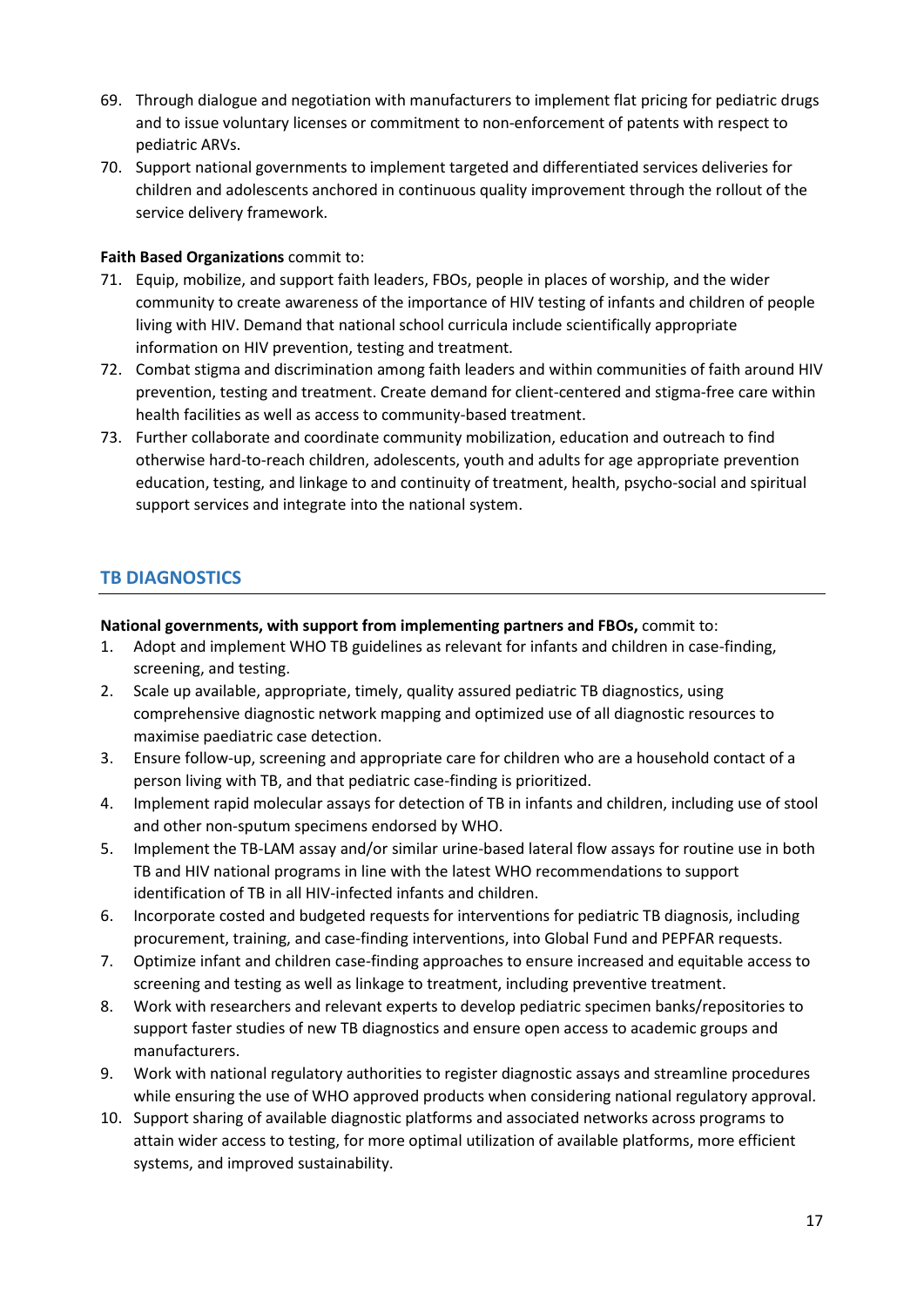11. Remove barriers to accessing screening and preventive treatment for healthy children who are exposed to TB (e.g. provide transport vouchers, home-based screening and treatment, etc.).

# **Ministries of Health and other partners** commit to work with National regulatory authorities to**:**

- 12. Support optimal access and supply to TB diagnostics through efficient registration of WHO recommended diagnostics and not taxing public goods.
- 13. Implement pre-qualification assessments of TB in vitro diagnostics to assess quality, safety and performance of specific products, as a quality assurance mechanism complementing WHO policy recommendations.
- 14. Streamline national regulatory approval of TB diagnostic products that have been assessed according to stringent standards for quality, safety and performance.
- 15. Develop and implement post market surveillance of diagnostic products.

## **Donors** commit to:

- 16. Support the development of a competitive, healthy, and sustainable market for point-of-care and laboratory-based testing for TB infection and disease as well as digital x-ray technologies.
- 17. Consider increasing investments in diagnostic research and development, case-finding, and scaleup of product procurement in high TB burden countries.
- 18. Support country level roll-out of new tools for pediatric TB detection, including testing of nasopharyngeal aspirates, stool, urine, and other non-sputum specimens.
- 19. Consider support to build evidence base for product development, evaluation, and WHO guidance.
- 20. Add paediatric-specific diagnostics and associated specimen collection devices/consumables to available diagnostics catalogues.
- 21. Include TB-LAM and other urine-based lateral flow assays in procurement considerations in all countries but especially for high HIV burden countries.
- 22. Support the development of pediatric X-ray libraries to facilitate the development of machine learning algorithms for the interpretation of pediatric chest X-rays.
- 23. Support more coordinated diagnostic network strengthening and optimization exercises, led by national governments, across diseases (TB and HIV as well as other key diagnostics).
- 24. Support the development of biomarker-based tests for infants and children, as well as tests and/or testing procedures that use alternative (non-sputum-based) specimens.
- 25. Facilitate appropriate budgeting and access to quality-assured TB diagnostics at affordable prices and ensure a sustainable market and supplier accountability.

**WHO** commits to:

- 26. Provide guidance to manufacturers, donors, and other stakeholders on the diagnostic approval processes to ensure a consistent baseline level of evidence for WHO-convened expert reviews.
- 27. With appropriate evidence, prioritize the timely review of additional urine-based lateral flow assays, molecular technologies (both point-of care and laboratory-based), alternative (nonsputum-based) specimen types, and novel testing approaches to provide better tools for pediatric TB detection and encourage and introduce market competition.
- 28. Support national regulatory bodies to develop or leverage regulatory procedures based on WHO assessments.
- 29. Develop more simplified pediatric case-finding algorithms and implementation guidance for collecting, processing and testing various non-sputum specimens, in collaboration with the Global Laboratory Initiative and Child and Adolescent TB Working Group.
- 30. Generate target product profiles for diagnostic assays needed for children.
- 31. Consider clinical scoring and symptom-based diagnostic algorithms while awaiting bacteriologic confirmation.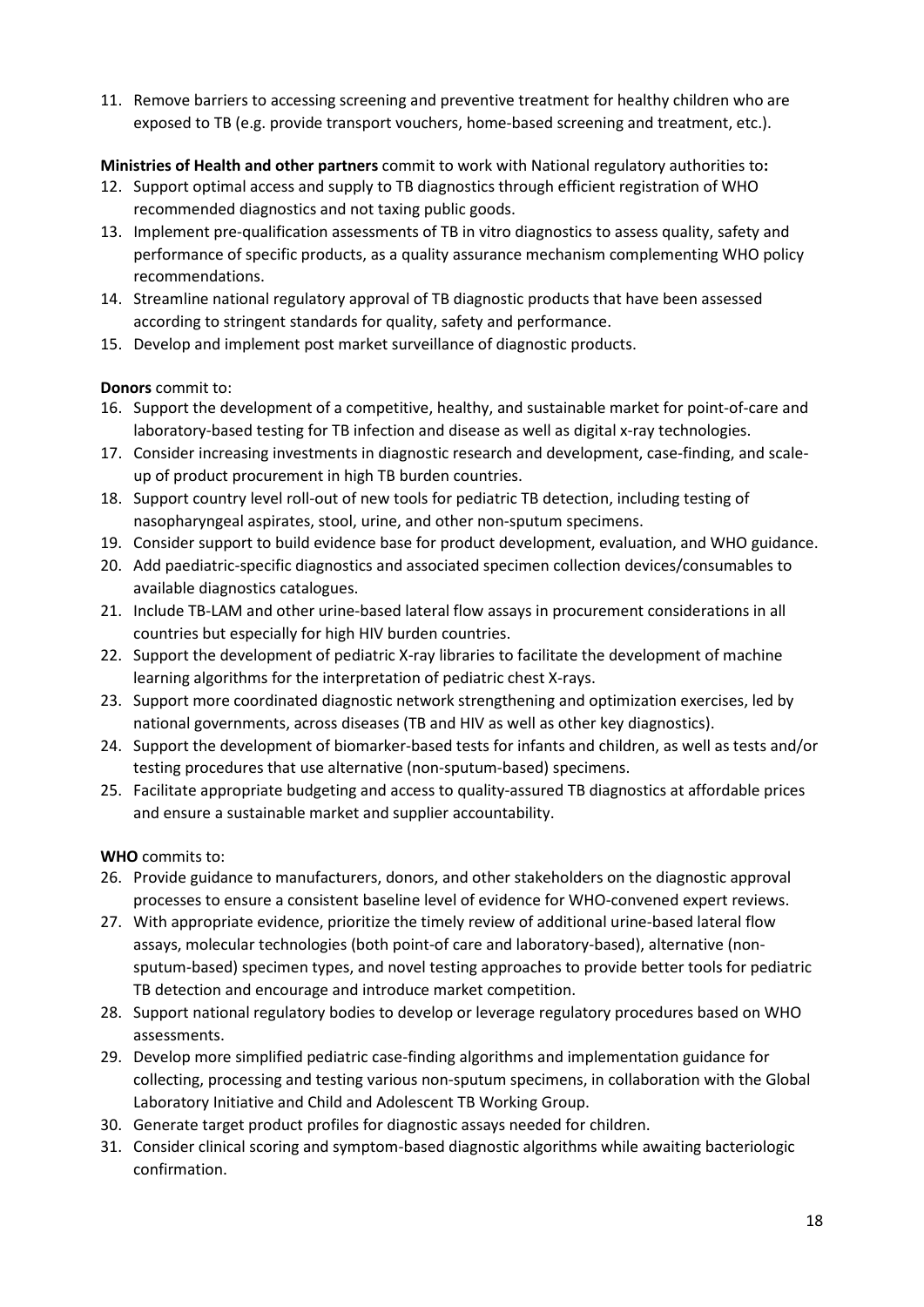#### **Diagnostic manufacturers** commit to:

- 32. Prioritize the pediatric TB diagnostic space to ensure there are improved tools for pediatric TB infection and disease detection to reach and maintain targets.
- 33. Develop quality-assured, affordable, less invasive alternative specimen processing methods or products (not based only on sputum) that can be used for the pediatric population, such as urine, stool or saliva.
- 34. Ensure diagnostic studies include children and alternative (non-sputum-based) sample types.
- 35. Expedite development of point-of-care biomarker-based tests for infants and children.
- 36. Consider moving from separate instrument, consumable, and service procurement towards more consolidated, all-inclusive pricing models, for both laboratory-based and point-of-care technologies.
- 37. Provide service level agreements that clearly spell out key performance indicators for all technology types and their offered service plans, plus a mitigation plan when the threshold is exceeded.

### **Faith Based Organizations** commit to:

38. Support and participate in national efforts to improve and integrate the use and impact of pediatric diagnostics for TB and HIV and develop national strategies to optimize the use of new technologies and interventions.

#### **All partners** commit to:

- 39. Support rational and coordinated integration, network optimization and scale up of point of care molecular and TB-LAM technologies within diagnostic networks for timely identification and monitoring of infants and children with TB and HIV.
- 40. Develop pediatric sample banks/repositories to support faster studies of new TB diagnostics and ensure open access to academic groups and manufacturers.
- 41. Train skilled and confident health workers at all levels to execute recommended screening and testing approaches and algorithms and promote the capacity of community health workers or other community cadres to conduct household contact tracing, screening of identified paediatric contacts of TB index cases, counselling, initiation of TB preventive treatment (if permitted by national guidelines), and monitoring of treatment adherence.

### **Academic groups** commit to:

- 42. Incorporate the development of pediatric specimen banks/repositories into studies to support faster clinical trials of new TB diagnostics and ensure open access to academic groups and manufacturers.
- 43. Support pediatric sample repositories, including non-sputum less invasive samples, for more expeditious technical evaluations of new diagnostics and regulatory approval processes.
- 44. Incorporate the development of pediatric chest X-ray image libraries into studies to develop and support improved machine learning algorithms for computer-assisted X-ray interpretation and ensure open access to other research groups and manufacturers.

### **Global Fund** commits to:

- 45. Support countries' TB case finding strategies that address children and country-level uptake and scaling up of new tools for TB diagnosis in children, as per international guidance.
- 46. Support more coordinated diagnostic network strengthening and optimization exercises, led by national governments, across diseases (TB and HIV as well as other key diagnostics).

**Unitaid** commits to: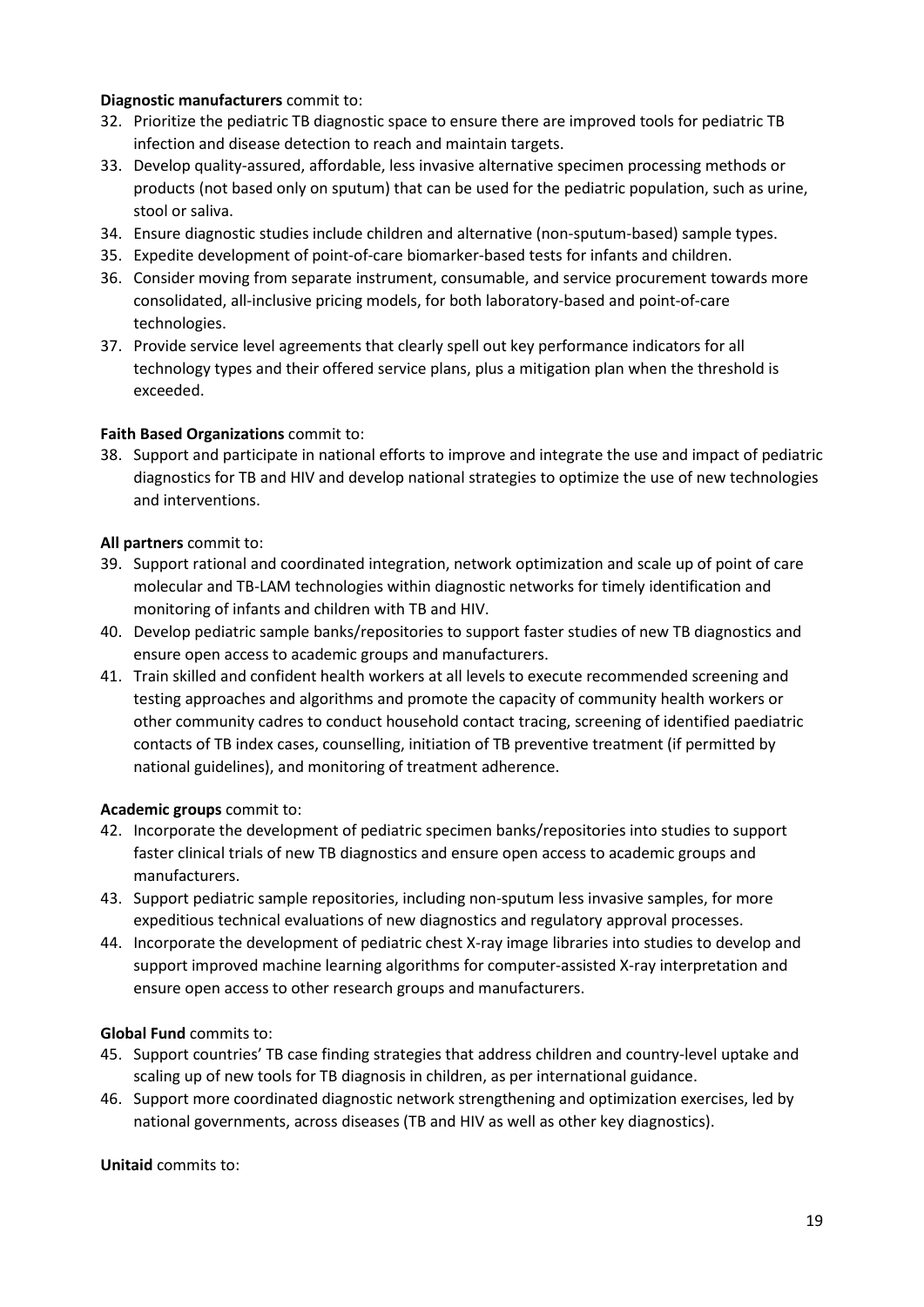- 47. Supporting the TB diagnostic agenda through our grants (TB Speed Université de Bordeaux and all consortium members and target countries, Seq&Treat – FIND, and WHO).
- 48. Identify and establish effective collaboration and funding support to advance the application of new technologies for delivery of improved paediatric diagnosis, using other samples than sputum, such as stools and nasopharyngeal aspirate.
- 49. Promote integration of different services to increase detection and treatment of children with TB.

### **EGPAF** commits to:

50. Through its Unitaid-funded project CAP-TB, improve pediatric TB care, finding more children with latent or active TB, and putting them on appropriate treatment. This includes improving the increased access and use of TB preventive Treatment in the high-risk population of child contacts <5 and CLHIV.

## **Abbott** commits to:

- 51. Develop a new, more sensitive lateral flow TB LAM RDT with a broader indication for use including in TB without HIV co-infection in both adults and children.
- 52. Offer access pricing for TB testing for laboratory-based, high-throughput devices to complement decentralized testing, which will include pursuing WHO PQ (when relevant for TB) as well as the WHO guidance and recommendation process.

## **Cepheid** commits to:

- 53. Support further decentralization of testing through release of the GeneXpert Omni technology in 2021 in a limited set of countries; broader market release in 2022.
- 54. Continue development of a blood-based assay for TB.
- 55. Continue the work on the stool sample validation with FIND for MTB/RIF assay with an estimated launch in 2021.

### **FujiFilm** commits to:

- 56. Accelerate introduction of the SILVAMP TB LAM test in limited-resource settings through technology transfer to a new manufacturing site that can allow for transparent, lower, and fair pricing in line with affordable pricing of TB diagnostics and ensure capacity of the manufacturing site can support potential volumes.
- 57. Accelerate performance study for assay in HIV-positive and HIV-negative pediatric populations.
- 58. Offer access pricing and prospective reductions based on global volume thresholds; publish the volumes procured quarterly.
- 59. Prepare a roadmap towards WHO endorsement/prequalification.

### **Hain** commits to:

- 60. Prioritize attainment of WHO recommendation of the FluoroType MTBDR assay.
- 61. Prioritize obtaining waivers for GenoType and FluoroType assay technologies for countries under US embargo.
- 62. Offer access pricing and prospective reductions based on global volume thresholds; publish the volumes procured quarterly.
- 63. Consider introduction of a diagnostic connectivity solution that is API-capable for automatic reporting of line probe assay test results to users and other information management systems.

### **Hologic** commits to:

- 64. Prioritize the development of a TB assay for the Aptima technology.
- 65. Incorporate a future TB assay into the all-inclusive, transparent price of \$12 across molecular assays.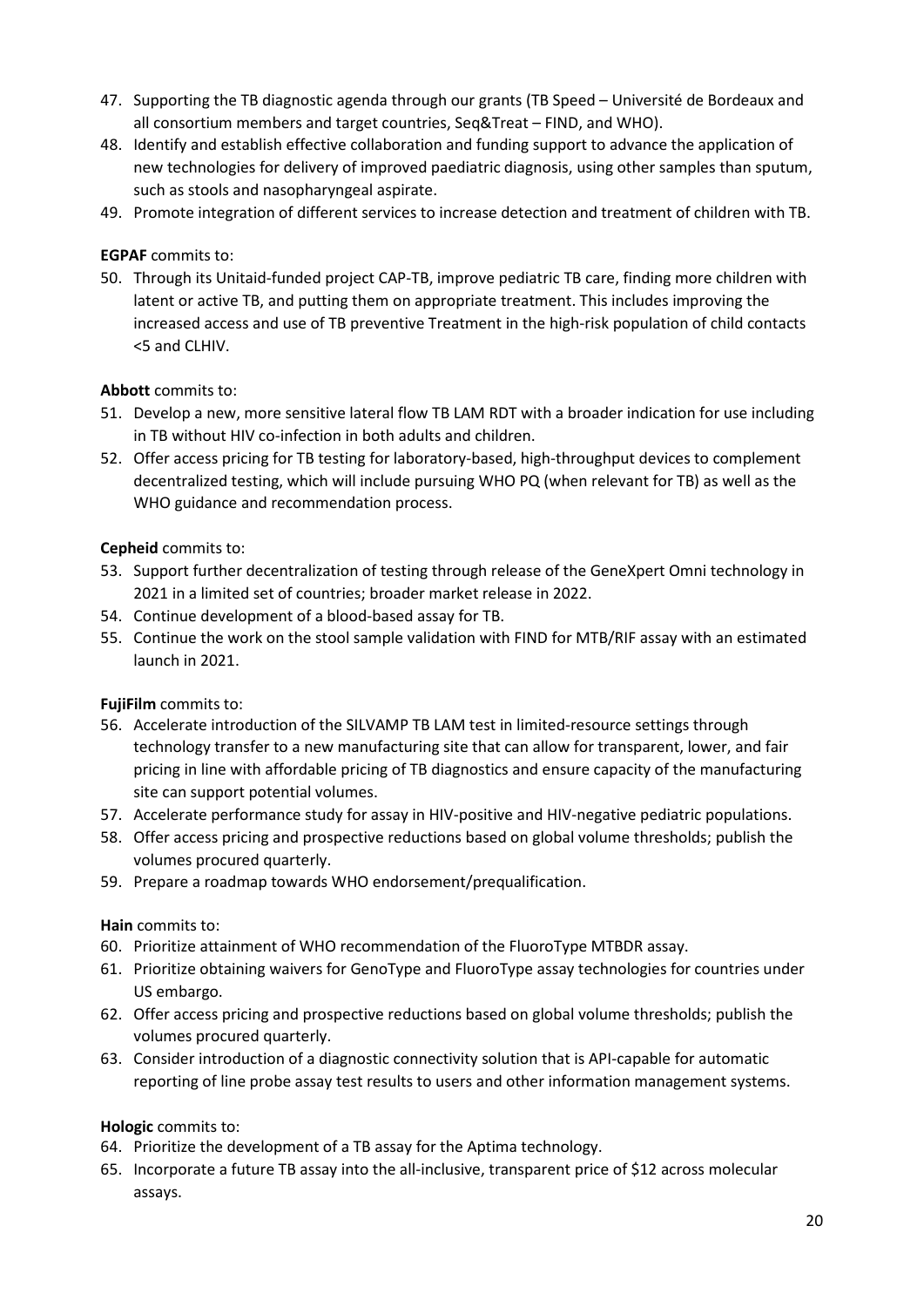**Molbio** commits to:

- 66. Prioritize regulatory approvals where required for introduction of Truenat TB tests in additional high TB burden countries.
- 67. Share a plan for service and other forms of technical support in international settings with international partners for comment and transparent review/ implementation.
- 68. Proactively define standardized Key Performance Indicators for system and test performance.
- 69. Prioritize the regulatory processes of HIV assays for infant diagnosis and viral load.
- 70. Offer access pricing and prospective reductions based on global volume thresholds; publish the volumes procured quarterly.
- 71. Prioritise the development of resistance markers for TB as well as multiple sample types and to work on a TB +COVID test.

**Roche** commits to:

- 72. Prioritize attainment of WHO endorsement/prequalification of the Cobas MTB assays.
- 73. Investigate expanding HIV platforms to use MTB assays.
- 74. Offer access pricing and prospective reductions based on global volume thresholds.

**Manufacturers of Chest X-ray** (digital x-ray: FujiFilm, Philipps, Delft, MinXray…) commit to:

- 75. Ensure the price of devices and comprehensive service and maintenance contracts are defined, transparent, consistent and in place across partners and countries.
- 76. Early engagement with international and national regulatory and guidance stakeholders to clarify and optimize regulatory processes for digital x-ray and imaging.
- 77. For manufacturers that offer software for the computer-assisted detection of TB using artificial intelligence, ensure the software is capable of analyzing images from children and adolescents.

# <span id="page-20-0"></span>**HIV DIAGNOSTICS COMMITMENTS**

### **The Ministry of Health of Zimbabwe** commits to:

- 1. Continue funding Early Infant Diagnosis and viral load testing through point-of-care machines.
- 2. Expand access to urine-based LF-LAM assays for infants and children living with HIV.

### **PEPFAR** commits to:

3. Ensure all children of parents living with HIV are offered HIV testing services in collaboration with implementing partners and faith-based partners.

### **WHO** commits to:

- 4. Maintain and scale-up a sustainable and affordable collaborative registration procedure for diagnostics and support national regulatory bodies to make use of it to streamline their national regulatory procedures.
- 5. Develop and disseminate clearer procurement guidance for countries regarding the proposed and suggested remaining shelf-life of molecular diagnostic tests.
- 6. Expedite release of recent clinical and service delivery diagnostics-related guidance and recommendations in Q2 of 2021.

### **Diagnostic manufacturers** commit to:

7. Commit to making all-in pricing for both laboratory-based and POC technologies more affordable, accessible, and transparent.

#### **USFDA** commits to: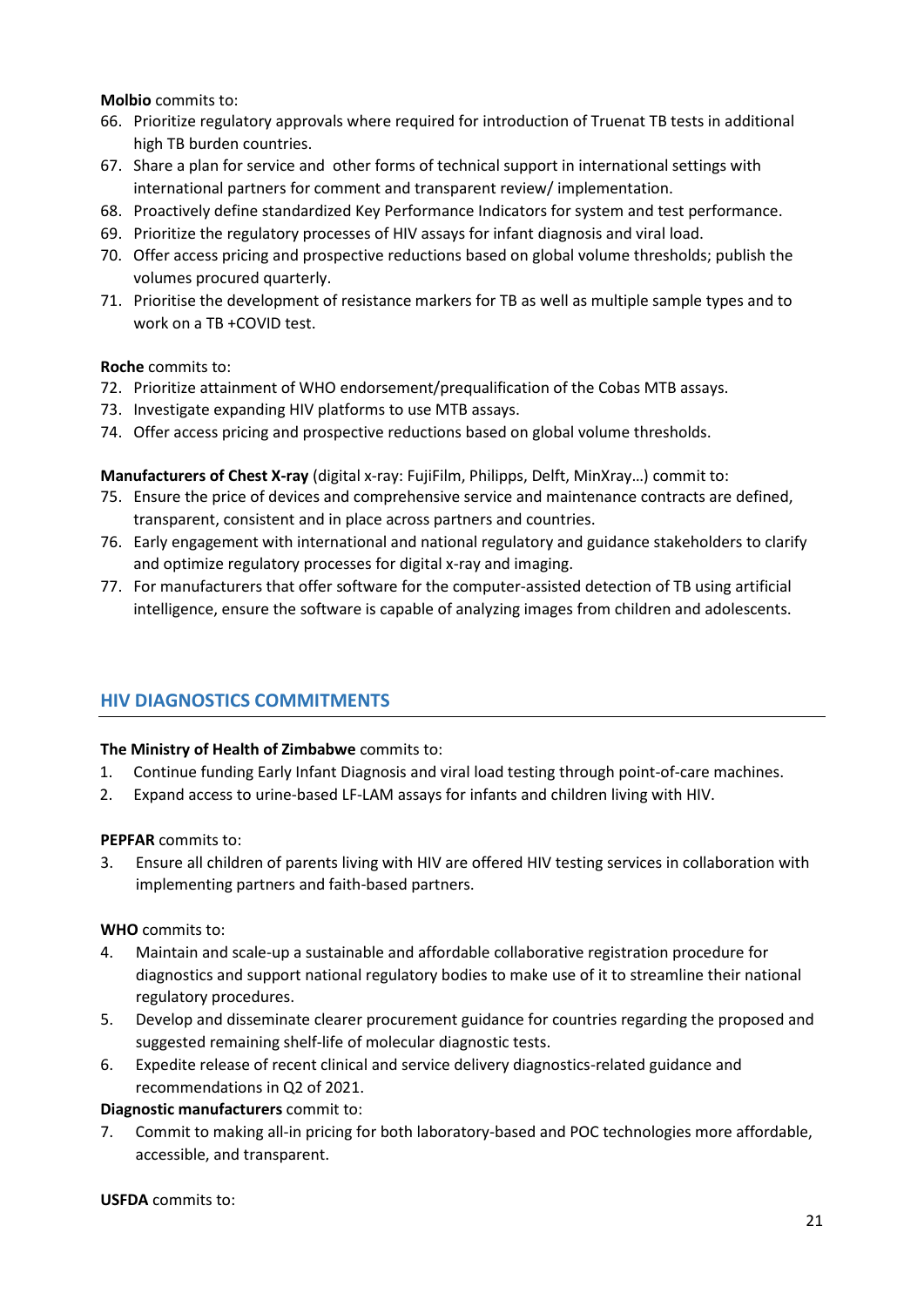8. Work with diagnostics manufactures to use all regulatory tools available, such as breakthrough designations and leveraging existing data from outside the US, to expedite review of early infant diagnostics for HIV.

### **CHAI commits to:**

- 9. Prioritize integration of systems and device-sharing across HIV and TB programs, including mapping of systems and diagnostic network optimization.
- 10. Work with Ministries of Health to improve and expand case-finding strategies and focus on priority entry points and index testing.
- 11. Incorporate LF-LAM and CrAg testing for infants and children with advanced HIV disease.

## **CRS commits to:**

12. Continue to strengthen and expand case-finding through completion of studies of parent-assisted testing intervention in Zambia and Uganda and sharing quickly with WHO and other interested stakeholders.

## **EGPAF** commits to:

- 13. Work with civil society, communities, governments and multilaterals to scale up access to POC EID through advocacy and technical leadership.
- 14. Work with governments, FBOs, and health care workers to implement evidence-based strategies for pediatric HIV case finding, especially for older children, and increase demand through community-led education to ensure that all children along the continuum of care are reached.
- 15. Optimize POC EID by promoting integrated disease testing for childhood HIV and TB on the same platform.

### **GNP+** commits to:

- 16. Promoting peer to peer support structures to promote greater use of point of care early infant diagnosis
- 17. Advocacy of implementation and involvement into the design of the programs of community organizations and advocates.
- 18. Treatment literacy awareness, building trust, provision of information, encouragement of men to engage in health care needs of their family, and support community based organizations

### **Unitaid** commits to:

- 19. Continue supporting the pediatric diagnostic agenda as per the Plan of Action through implementing partners (including, for year 2021, CHAI) and WHO's Prequalification Program and WHO HIV/Hepatitis/STIs department.
- 20. Further generate evidence on optimal deployment models, impact and cost-effectiveness of new and existing technologies.
- 21. Support optimal use of technologies across different laboratory tiers and disease areas (including integration with TB and coinfections/comorbidities services).
- 22. Support further discussions with manufacturers of relevant diagnostics products to optimize pricing and supply terms towards affordable and accessible options.

### **Abbott** commits to:

23. Recommit to offering a \$20 all-inclusive price per test (covering instrument, connectivity, service and maintenance) for the m-PIMA qualitative (EID) and viral load assays based on minimum volume thresholds.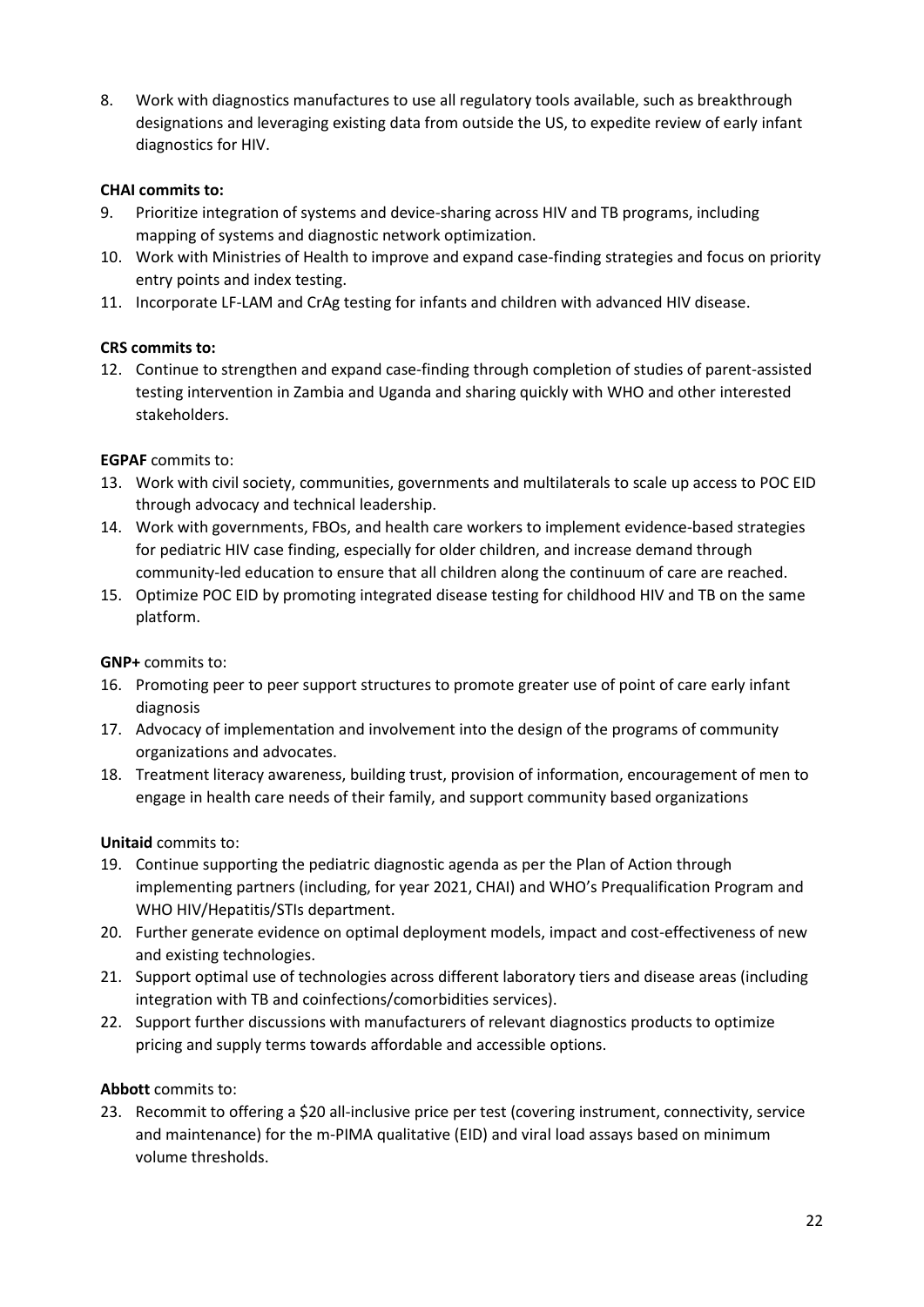**Cepheid** commits to:

- 24. Launch an all-inclusive ceiling price (including instrument, cartridges, service and maintenance, etc) of \$14.90 for virology tests, including HIV, HBV, HCV, and HPV, in January 2021.
- 25. Reduce the price per test for HIV, HBV, HCV, HPV molecular tests in 2021 for those countries unable or not yet ready to access the all-inclusive program.

**Hologic** commits to:

26. Continue all-inclusive access program across HIV, HBV, HCV, and HPV assays.

**Roche** commits to:

- 27. Offering access pricing for technologies that are transparent, consistent, and applicable across assays and donors/procurers and working with donors/procurers to further refine pricing details and transparency.
- 28. Offer all assays, including HIV, HCV, HBV, HPV and TB on all platforms, including the cobas 4800, 6800, and 8800.
- 29. Continue to support and strengthen a shared and integrated diagnostic network as well as multiassay capability on current instrumentation for further optimization and utilization of platform capacity and access to testing.
- 30. Ensure the plasma separation card is affordable and consider expanding accessibility to other, nonproprietary technologies.

# <span id="page-22-0"></span>**CROSS-CUTTING COMMITMENTS**

## **Stop TB Partnership** commits to:

- 1. Provide high-level political leadership and advocacy at global and country levels to scale-up access to diagnosis and treatment for children with TB in line with targets of the 2018 UN High Level Meeting on TB;
- 2. Continue to convene and coordinate TB stakeholders at high-level, including manufacturers, faithbased organizations and civil society service providers, national governments and multilateral partners;
- 3. Work with communities, civil society partners, including organizations of people living with TB and faith partners, to address barriers of stigma and lack of information and increase the uptake of TB testing among children and treatment with the latest regimens;
- 4. Continue to use the expertise of its Working Groups including the Child and Adolescent TB Working Group and the Global Laboratory Initiative to promote innovations and provide implementation guidance to facilitate their roll-out.

**UNAIDS** commits to:

- 5. Set, and report on, ambitious global level testing, treatment, and viral load suppression targets by age group: <1, 1-4, 5-9, 10-14, 15-19 and prevention of HIV mother to child transmission targets in the new UNAIDS Strategy.
- 6. Support governments in setting and meeting national HIV prevention, testing, treatment, and viral load suppression targets for children
- 7. In collaboration with partners, support countries to develop the systems to collect agedisaggregated data on HIV testing, treatment, and viral suppression for the age categories currently reported through the Global AIDS Monitoring (GAM) platform.
- 8. Work with Global TB Programme to develop indicators on age-disaggregated data for HIV and TB co-infection in children